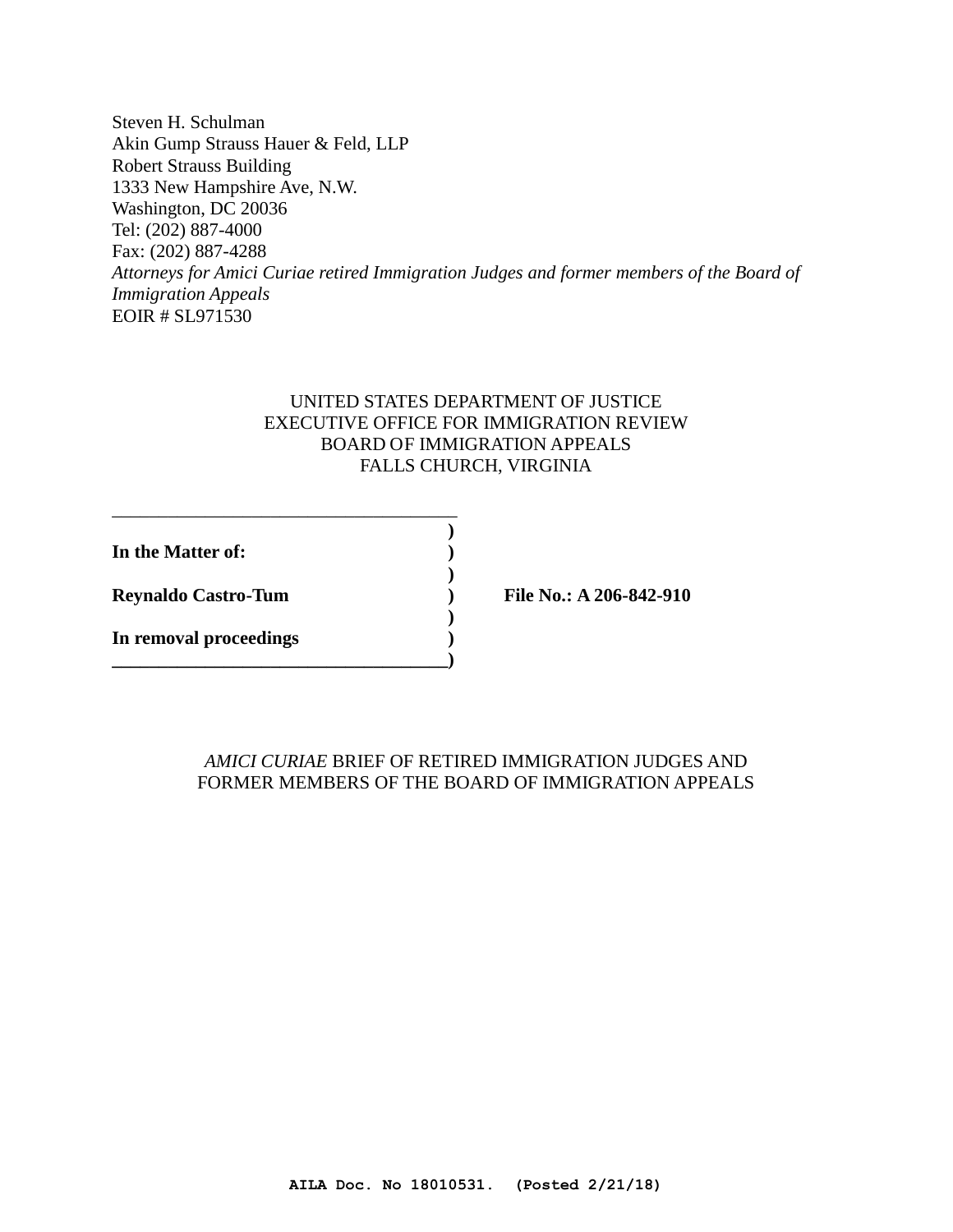| I.   | Immigration Judges and the Board have inherent and delegated authority to order    |                                                                                                                                                                          |  |
|------|------------------------------------------------------------------------------------|--------------------------------------------------------------------------------------------------------------------------------------------------------------------------|--|
|      | A.                                                                                 | Federal courts have recognized that judges possess an inherent authority to                                                                                              |  |
|      | <b>B.</b>                                                                          | Regulations establishing and governing Immigration Judges ratify their                                                                                                   |  |
| II.  |                                                                                    | The Board's decisions in Matter of Avetisyan, 25 I&N Dec. 688 (BIA 2012),<br>and Matter of W-Y-U-, 27 I&N Dec. 17 (BIA 2017), articulate the appropriate                 |  |
|      | A.                                                                                 | The legal standard set forth in <i>Avetisyan</i> and <i>W-Y-U-</i> gives the Immigration<br>Judge the correct degree of independence in deciding motions for             |  |
|      | <b>B.</b>                                                                          | The facts and disposition of the case at bar show that the legal standard under                                                                                          |  |
| III. |                                                                                    | Fundamental principles of administrative law hold that the Attorney General cannot<br>change the regulations that grant this authority without proper notice and comment |  |
|      | A.                                                                                 | Practical docket management considerations weigh in favor of retaining                                                                                                   |  |
|      | <b>B.</b>                                                                          | Due process considerations also weigh in favor of retaining administrative                                                                                               |  |
| IV.  | Options such as continuances, dismissal without prejudice, and termination without |                                                                                                                                                                          |  |
| V.   |                                                                                    |                                                                                                                                                                          |  |

# **TABLE OF CONTENTS**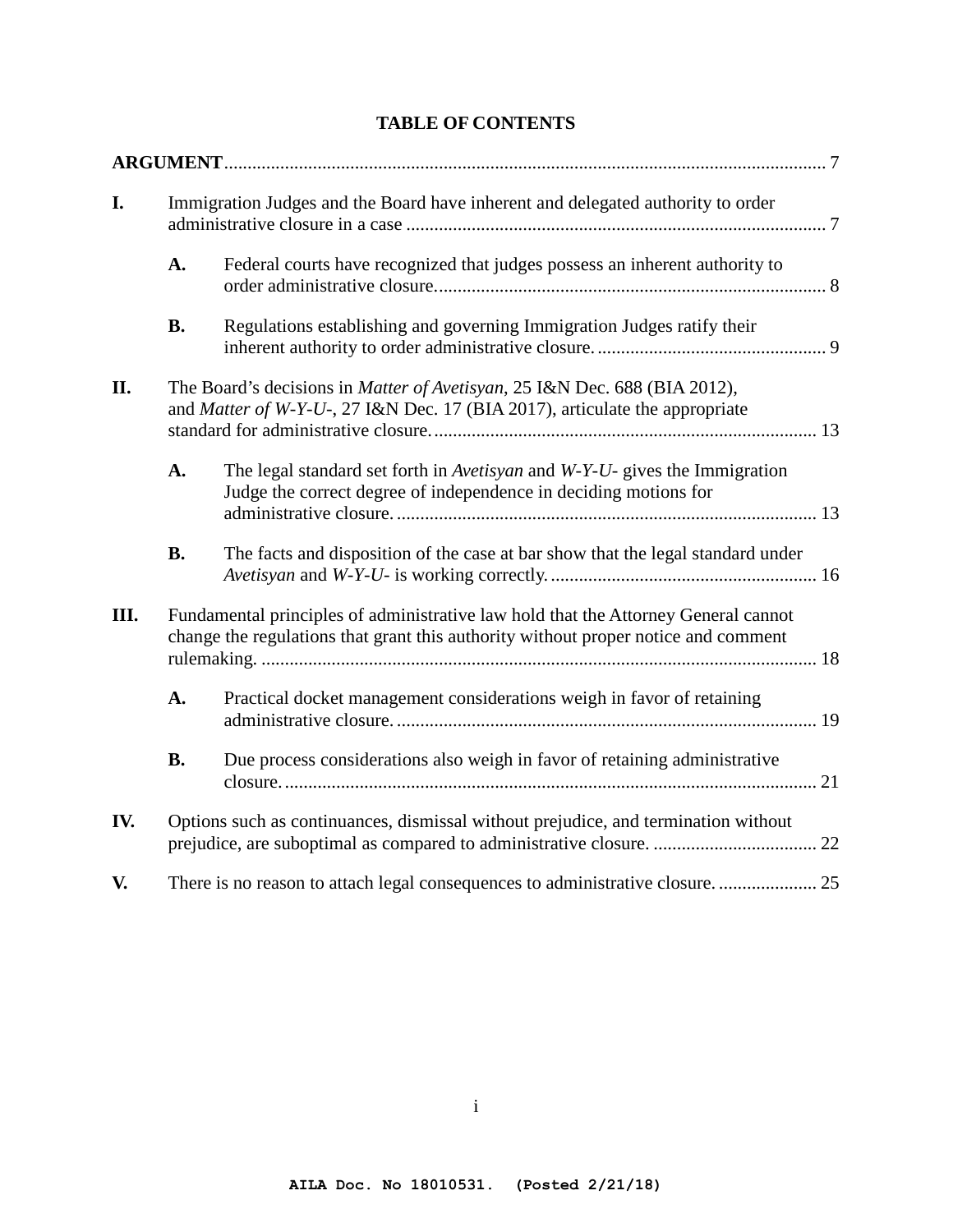# **TABLE OF AUTHORITIES**

## **Cases**

| Matter of A-A-,                                  |  |
|--------------------------------------------------|--|
| Ahmed v. Mukasey,                                |  |
| Ali v. Quarterman,                               |  |
| Matter of Avetisyan,                             |  |
| CitiFinancial Corp. v. Harrison,                 |  |
| Garcia-Ramirez v. Gonzales,                      |  |
| Gonzalez-Caraveo v. Sessions,                    |  |
| Matter of Hashmi,                                |  |
| Hashmi v. Attorney General of the United States, |  |
| Landis v. N. Am. Co.,                            |  |
| Landon v. Plasencia,                             |  |
| Lehman v. Revolution Portfolio L.L.C.,           |  |
| Matter of Lopez-Barrios,                         |  |
| Matter of M-A-J-AXXX-XXX,                        |  |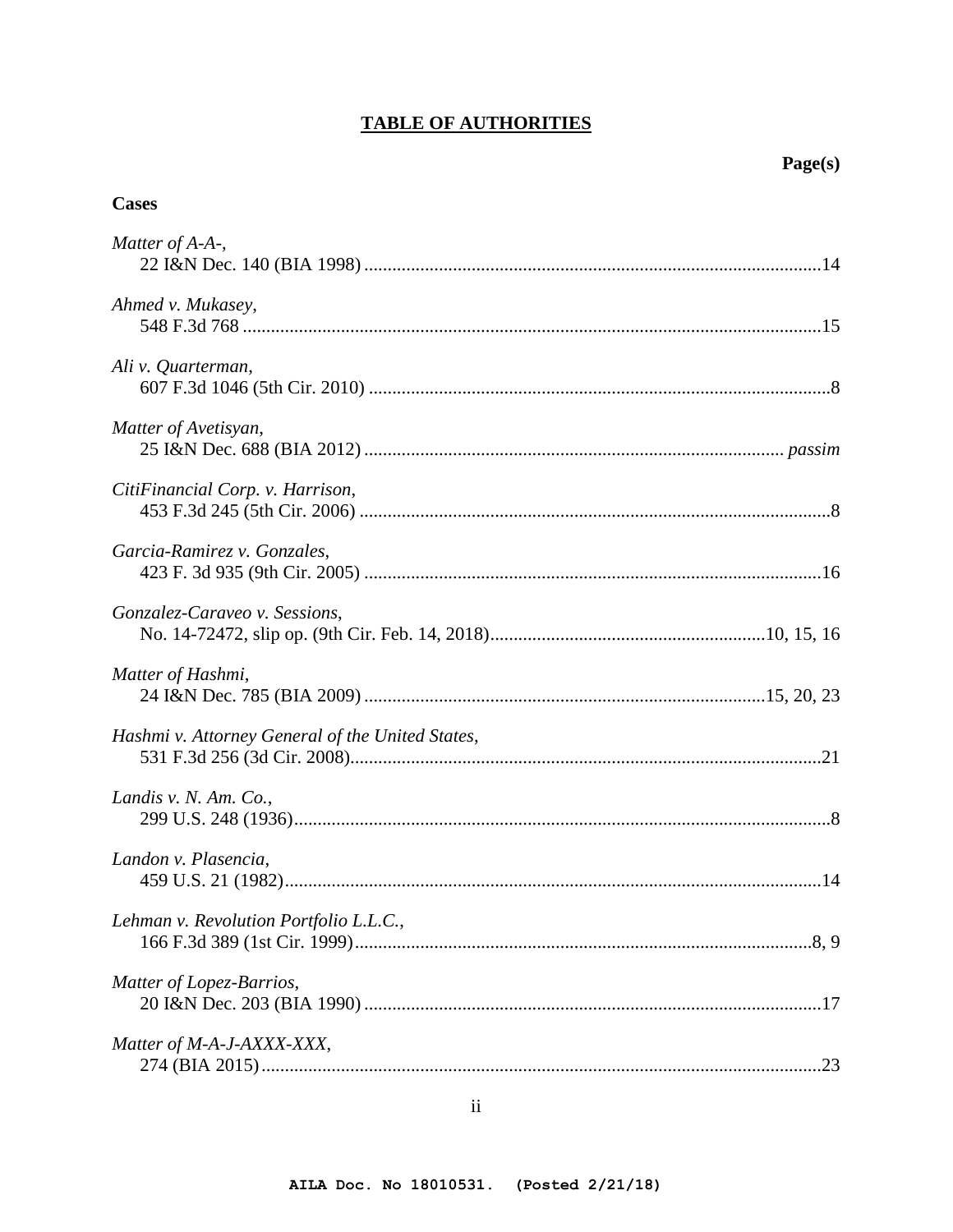| Penn-America Ins. Co. v. Mapp, |  |
|--------------------------------|--|
| Potdar v. Mukasey,             |  |
| Reynaldo Castro-Tum,           |  |
| Vahora v. Holder,              |  |
| Matter of W-Y-U-,              |  |
| <b>Statutes</b>                |  |
|                                |  |
|                                |  |
| <b>Regulations and Rules</b>   |  |
|                                |  |
|                                |  |
|                                |  |
|                                |  |
|                                |  |
|                                |  |
|                                |  |
|                                |  |
|                                |  |
|                                |  |
|                                |  |
|                                |  |
|                                |  |
|                                |  |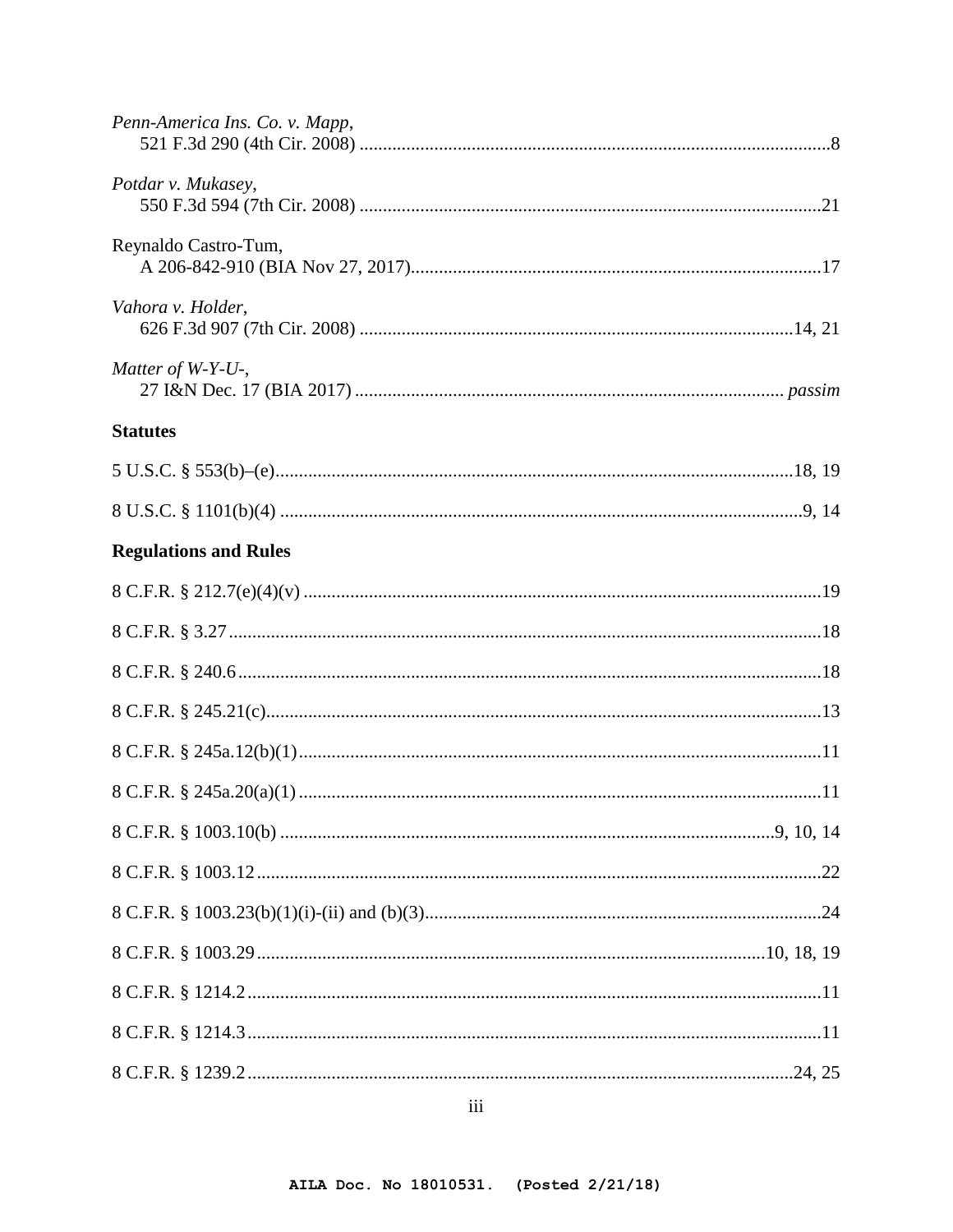| <b>Other Authorities</b>                                                                                                                                |
|---------------------------------------------------------------------------------------------------------------------------------------------------------|
| Dana Marks, Immigration Courts Need Independence to Work Fairly and                                                                                     |
| Dory Mitros Durham, Note, The Once and Future Judge: The Rise and Fall (and<br>Rise?) of Independence in U.S. Immigration Courts, 81 Notre Dame L. Rev. |
| Department of Justice, Office of the Chief Immigration Judge,<br>https://www.justice.gov/eoir/office-of-the-chief-immigration-judge-bios (last          |
| Memorandum from Brian M. O'Leary, Chief Immigration Judge, Operating<br>Policies and Procedures Memorandum 13-01: Continuances and                      |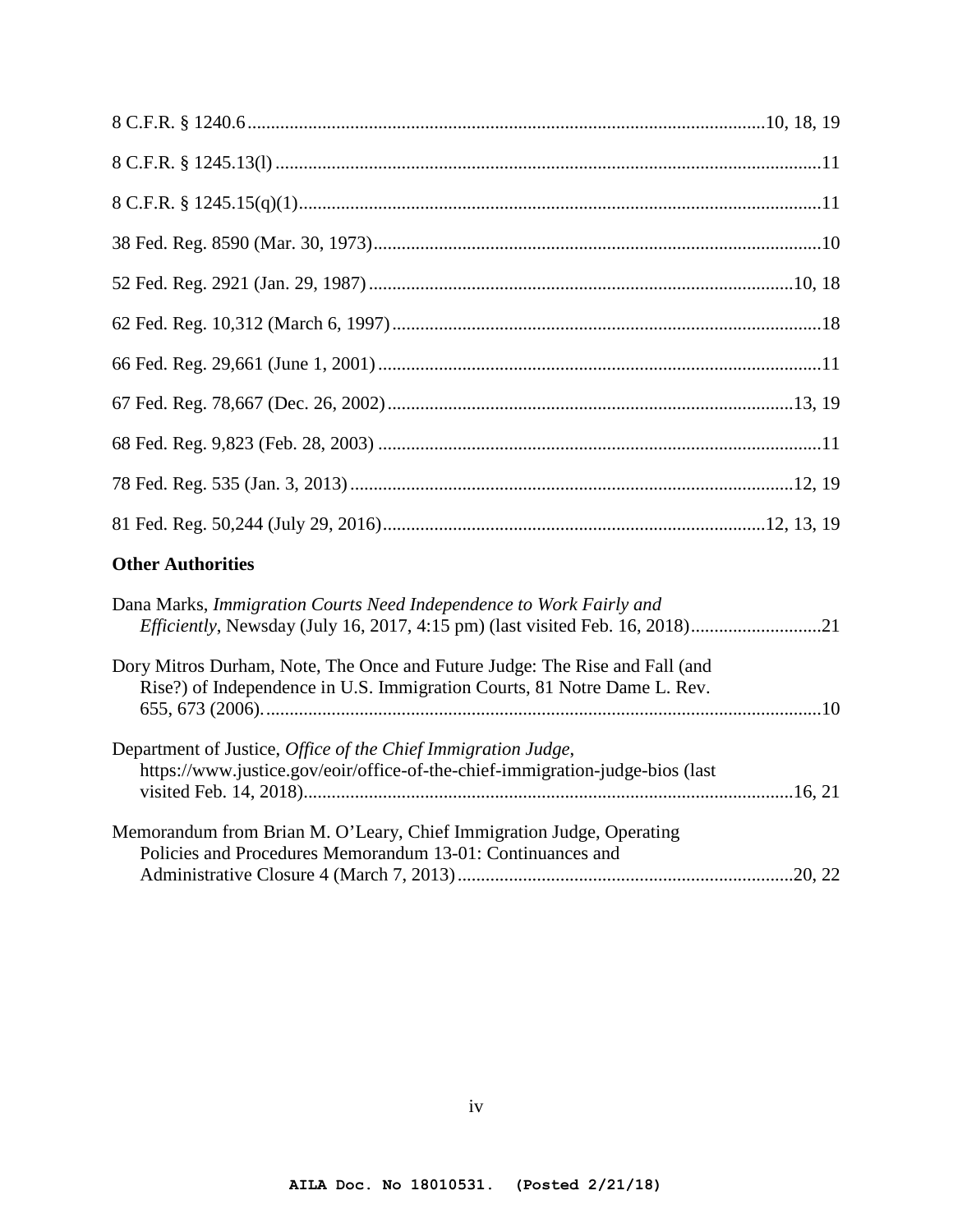### **INTERESTS OF AMICI**

*Amici curiae* are retired Immigration Judges and former members of the Board of Immigration Appeals, who seek to address the Attorney General's certified questions regarding administrative closure. *Amici* were appointed to serve at immigration courts around the United States and with the Board, and at senior positions with the Executive Office of Immigration Review. From their many combined years of service, *amici* have intimate knowledge of the operation of the immigration courts, including the importance of various procedural mechanisms to maintain efficient dockets. As explained in detail, administrative closure, when used judiciously, is a critical tool for immigration judges in managing their dockets. Without tools like administrative closure, immigration judges would be hampered, unable to set aside those matters that do not yet require court intervention and thus prevented from focusing on the removal cases that demand immediate attention.

In particular, the **Honorable Sarah M. Burr** served as a U.S. Immigration Judge in New York from 1994 and was appointed as Assistant Chief Immigration Judge in charge of the New York, Fishkill, Ulster, Bedford Hills and Varick Street immigration courts in 2006. She served in this capacity until January 2011, when she returned to the bench full-time until she retired in 2012. Prior to her appointment, she worked as a staff attorney for the Criminal Defense Division of the Legal Aid Society in its trial and appeals bureaus and also as the supervising attorney in its immigration unit. She currently serves on the Board of Directors of the Immigrant Justice Corps.

The **Honorable Jeffrey S. Chase** served as an Immigration Judge in New York City from 1995 to 2007 and was an attorney advisor and senior legal advisor at the Board from 2007 to 2017. He is presently in private practice as an independent consultant on immigration law, and

Page **1** of **32**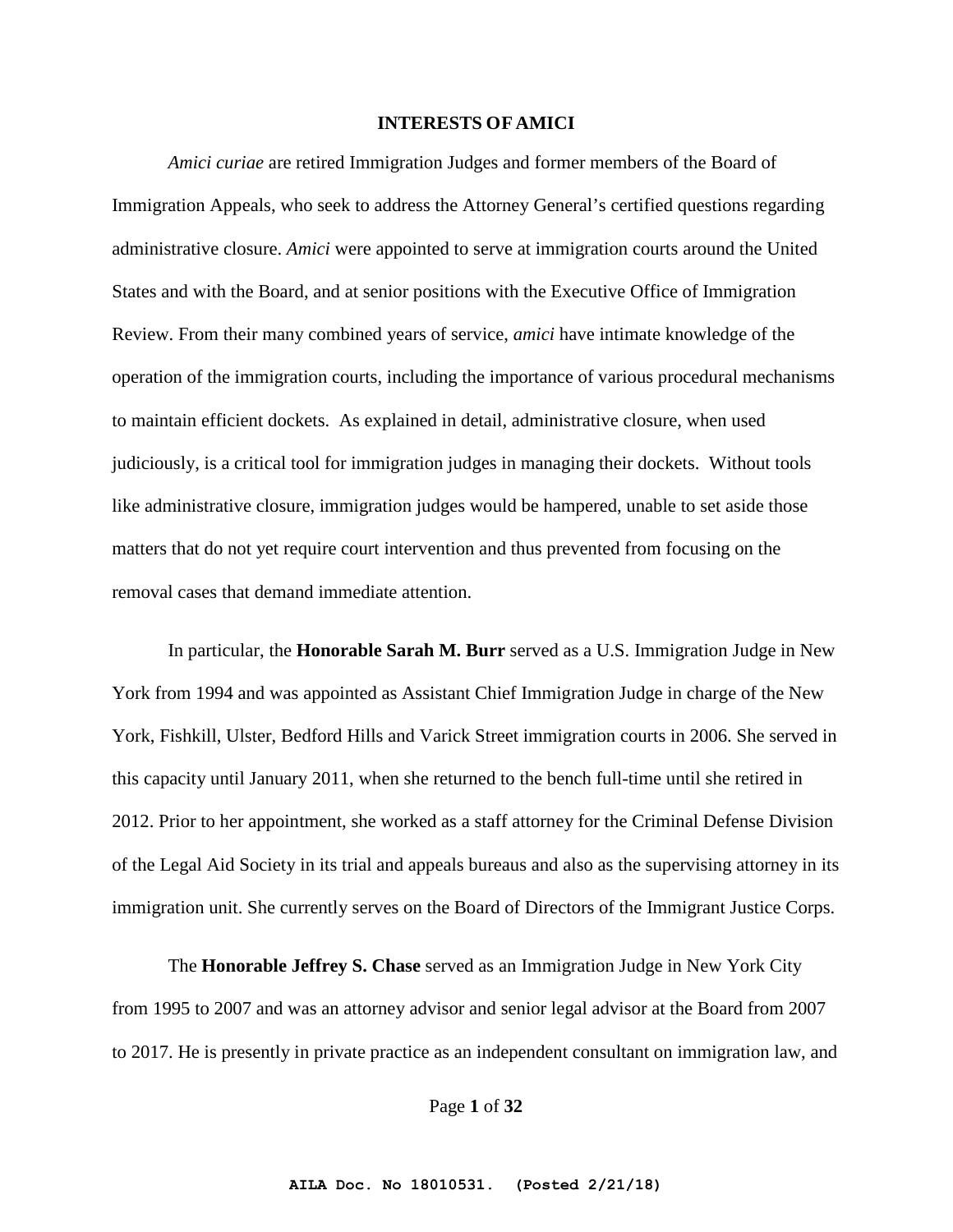is of counsel to the law firm of DiRaimondo & Masi in New York City. Prior to his appointment, he was a sole practitioner and volunteer staff attorney at Human Rights First. He also was the recipient of the American Immigration Lawyers Association's annual pro bono award in 1994 and chaired AILA's Asylum Reform Task Force.

The **Honorable Bruce J. Einhorn** served as a United States Immigration Judge in Los Angeles from 1990 to 2007. He now serves as an Adjunct Professor of Law at Pepperdine University School of Law in Malibu, California, and a Visiting Professor of International, Immigration, and Refugee Law at the University of Oxford, England. He is also a contributing op-ed columnist at D.C.-based *The Hill* newspaper. He is a member of the Bars of Washington D.C., New York, Pennsylvania, and the Supreme Court of the United States.

The **Honorable Cecelia M. Espenoza** served as a Member of the Executive Office for Immigration Review ("EOIR") Board of Immigration Appeals from 2000-2003 and in the Office of the General Counsel from 2003-2017 where she served as Senior Associate General Counsel, Privacy Officer, Records Officer and Senior FOIA Counsel. She is presently in private practice as an independent consultant on immigration law, and a member of the World Bank's Access to Information Appeals Board. Prior to her EOIR appointments, she was a law professor at St. Mary's University (1997-2000) and the University of Denver College of Law (1990-1997) where she taught Immigration Law and Crimes and supervised students in the Immigration and Criminal Law Clinics. She has published several articles on Immigration Law. She is a graduate of the University of Utah and the University of Utah S.J. Quinney College of Law. She was recognized as the University of Utah Law School's Alumna of the Year in 2014 and received the Outstanding Service Award from the Colorado Chapter of the American Immigration Lawyers

Page **2** of **32**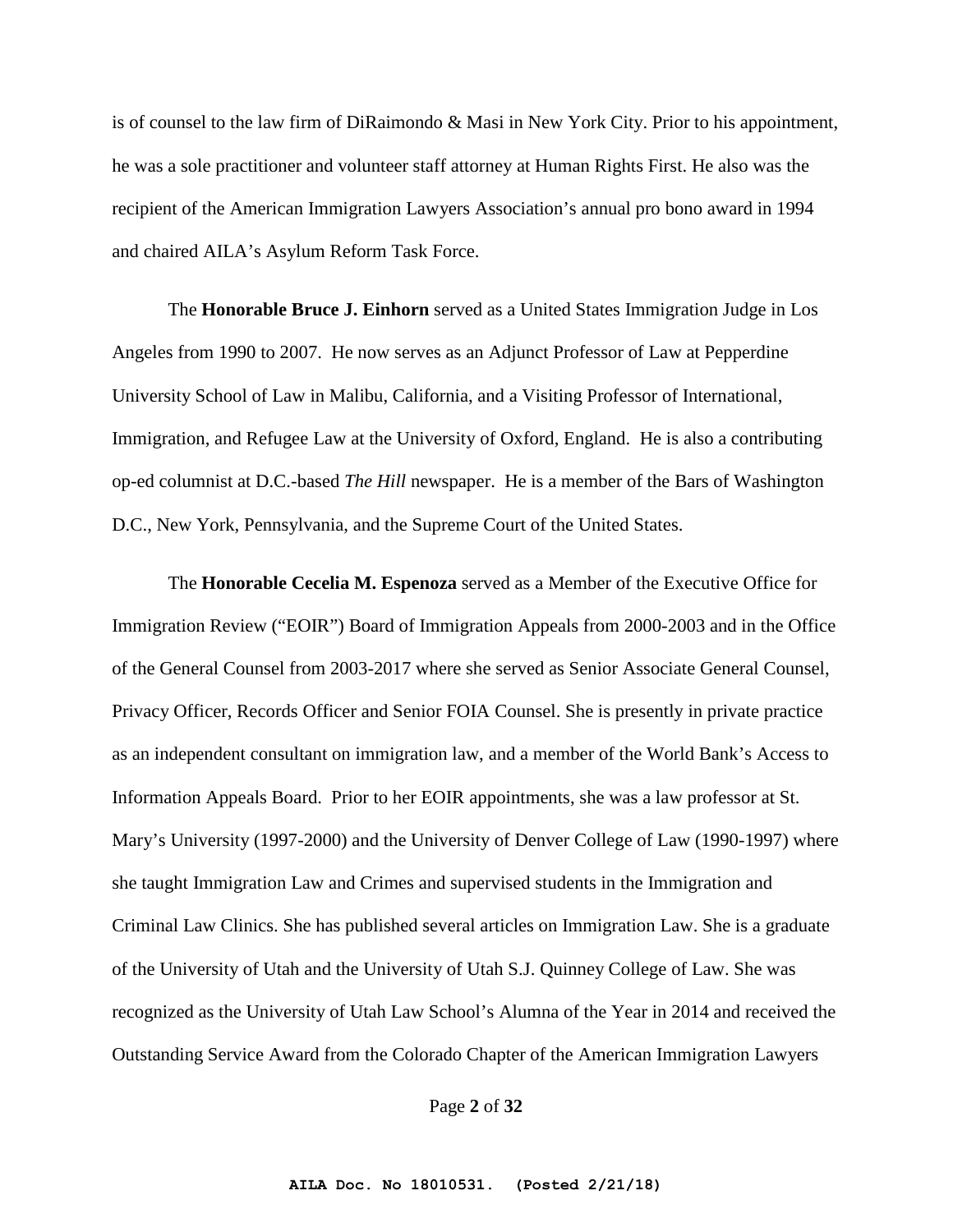Association in 1997 and the Distinguished Lawyer in Public Service Award from the Utah State Bar in 1989-1990.

The **Honorable Noel Ferris** served as an Immigration Judge in New York from 1994 to 2013 and an attorney advisor to the Board from 2013 to 2016, until her retirement. Previously, she served as a Special Assistant U.S. Attorney in the Southern District of New York from 1985 to 1990 and as Chief of the Immigration Unit from 1987 to 1990.

The **Honorable John F. Gossart, Jr.** served as a U.S. Immigration Judge from 1982 until his retirement in 2013 and is the former president of the National Association of Immigration Judges. At the time of his retirement, he was the third most senior immigration judge in the United States. Judge Gossart was awarded the Attorney General Medal by then Attorney General Eric Holder. From 1975 to 1982, he served in various positions with the former Immigration Naturalization Service, including as general attorney, naturalization attorney, trial attorney, and deputy assistant commissioner for naturalization. He is also the co-author of the National Immigration Court Practice Manual, which is used by all practitioners throughout the United States in immigration court proceedings. From 1997 to 2016, Judge Gossart was an adjunct professor of law at the University of Baltimore School of Law teaching immigration law, and more recently was an adjunct professor of law at the University of Maryland School of Law also teaching immigration law. He has been a faculty member of the National Judicial College, and has guest lectured at numerous law schools, the Judicial Institute of Maryland and the former Maryland Institute for the Continuing Education of Lawyers. He is also a past board member of the Immigration Law Section of the Federal Bar Association. Judge Gossart served in the United States Army from 1967 to 1969 and is a veteran of the Vietnam War.

Page **3** of **32**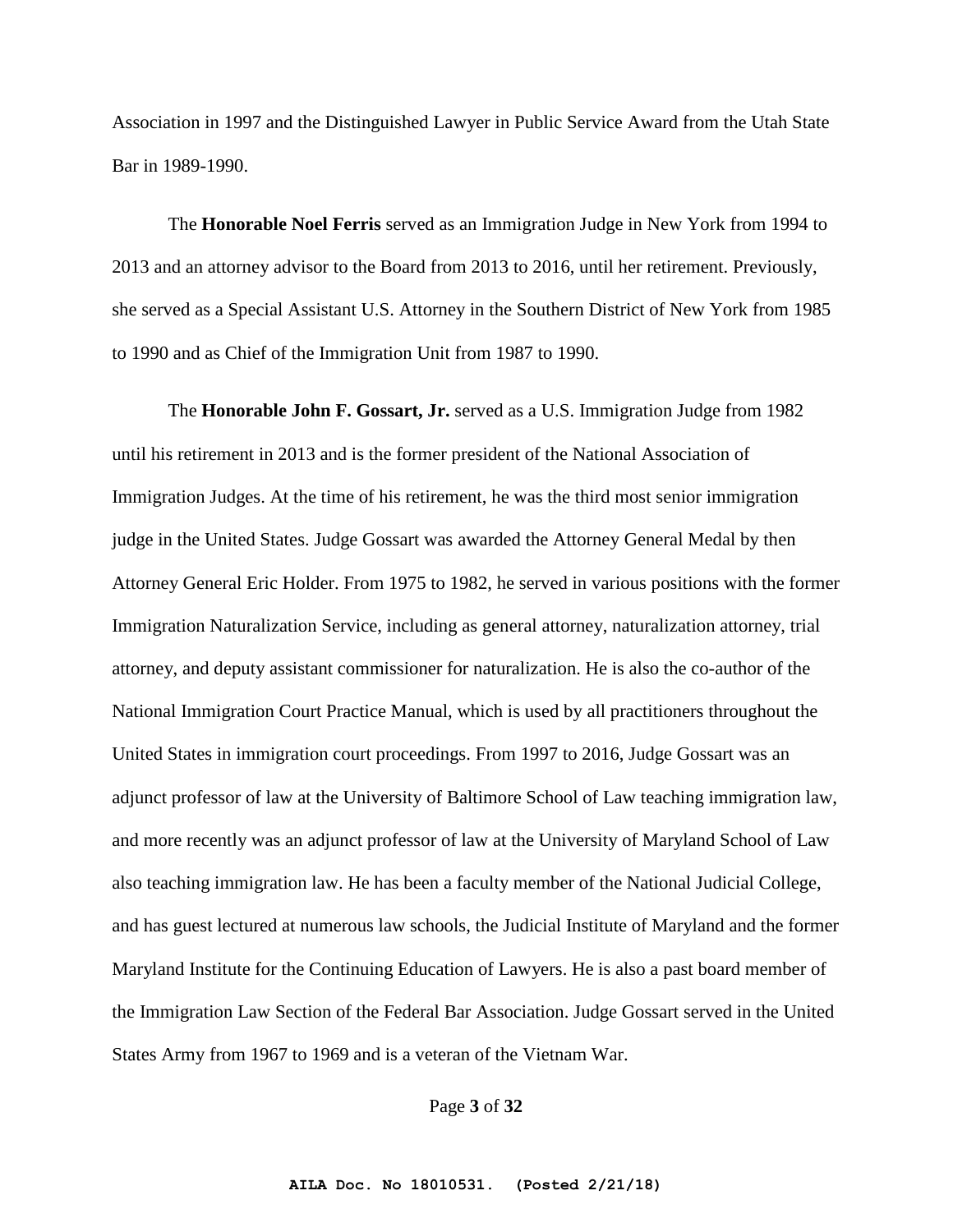The **Honorable William P. Joyce** served as an Immigration Judge in Boston,

Massachusetts. Subsequent to retiring from the bench, he has been the Managing Partner of Joyce and Associates with 1,500 active immigration cases. Prior to his appointment to the bench, he served as legal counsel to the Chief Immigration Judge. Judge Joyce also served as an Assistant U.S. Attorney for the Eastern District of Virginia, and Associate General Counsel for enforcement for INS. He is a graduate of Georgetown School of Foreign Service and Georgetown Law School.

The **Honorable Edward Kandler** was appointed as an Immigration Judge in October 1998. Prior to his appointment to the Immigration Court in Seattle in June 2004, he served as an Immigration Judge at the Immigration Court in San Francisco from August 2000 to June 2004 and at the Immigration Court in New York City from October 1998 to August 2000. Judge Kandler received a Bachelor of Arts degree in 1971 from California State University at San Francisco, a Master of Arts degree in 1974 from California State University at Hayward, and a Juris Doctorate in 1981 from the University of California at Davis. Judge Kandler served as an assistant U.S. trustee for the Western District of Washington from 1988 to 1998. He worked as an attorney for the law firm of Chinello, Chinello, Shelton & Auchard in Fresno, California, in 1988. From 1983 to 1988, Judge Kandler served as an assistant U.S. attorney in the Eastern District of California. He was also with the San Francisco law firm of Breon, Galgani, Godino from 1981 to 1983. Judge Kandler is a member of the California Bar.

The **Honorable Carol King** served as an Immigration Judge from 1995 to 2017 in San Francisco and was a temporary Board member for six months between 2010 and 2011. She previously practiced immigration law for ten years, both with the Law Offices of Marc Van Der

Page **4** of **32**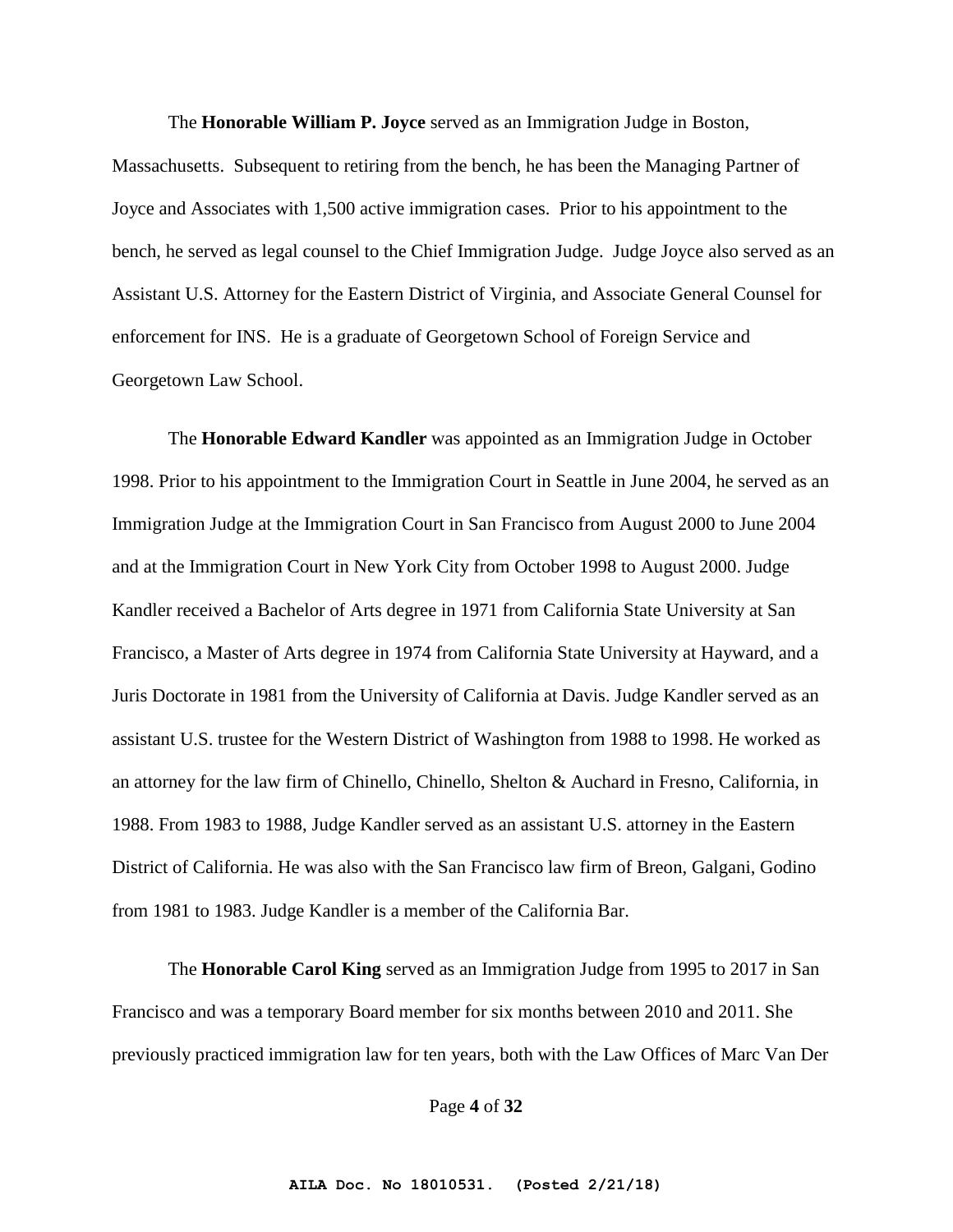Hout and in her own private practice. She also taught immigration law for five years at Golden Gate University School of Law and is currently on the faculty of the Stanford University Law School Trial Advocacy Program. Judge King now works as a Removal Defense Strategist, advising attorneys and assisting with research and writing related to complex removal defense issues.

The **Honorable Lory D. Rosenberg** served on the Board from 1995 to 2002. She then served as Director of the Defending Immigrants Partnership of the National Legal Aid & Defender Association from 2002 until 2004. Prior to her appointment, she worked with the American Immigration Law Foundation from 1991 to 1995. She was also an adjunct Immigration Professor at American University Washington College of Law from 1997 to 2004. She is the founder of IDEAS Consulting and Coaching, LLC., a consulting service for immigration lawyers, and is the author of Immigration Law and Crimes. She currently works as Senior Advisor for the Immigrant Defenders Law Group.

The **Honorable Susan Roy** started her legal career as a Staff Attorney at the Board of Immigration Appeals, a position she received through the Attorney General Honors Program. She served as Assistant Chief Counsel, National Security Attorney, and Senior Attorney for the DHS Office of Chief Counsel in Newark, NJ, and then became an Immigration Judge, also in Newark. Sue has been in private practice for nearly 5 years, and two years ago, opened her own immigration law firm. Sue is the NJ AILA Chapter Liaison to EOIR, is the Vice Chair of the Immigration Law Section of the NJ State Bar Association, and in 2016 was awarded the Outstanding Prop Bono Attorney of the Year by the NJ Chapter of the Federal Bar Association.

Page **5** of **32**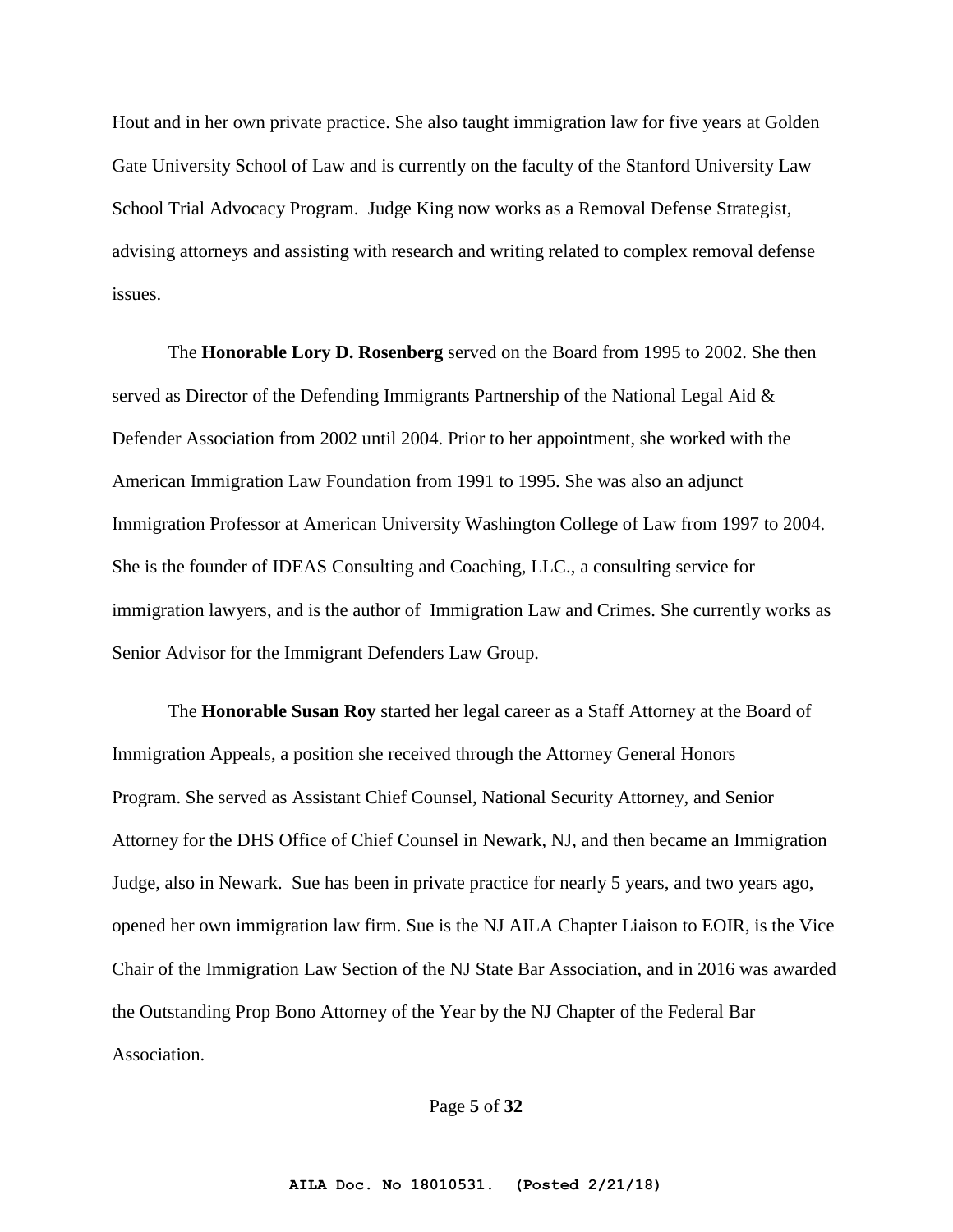The **Honorable Paul W. Schmidt** served as an Immigration Judge from 2003 to 2016 in Arlington, virginia. He previously served as Chairman of the Board of Immigration Appeals from 1995 to 2001, and as a Board Member from 2001 to 2003. He authored the landmark decision *Matter of Kasinga*, 21 I&N Dec. 357 (BIA 1995) extending asylum protection to victims of female genital mutilation. He served as Deputy General Counsel of the former INS from 1978 to 1987, serving as Acting General Counsel from 1986-87 and 1979-81. He was the managing partner of the Washington, D.C. office of Fragomen, DelRey & Bernsen from 1993 to 1995, and practiced business immigration law with the Washington, D.C. office of Jones, Day, Reavis and Pogue from 1987 to 1992, where he was a partner from 1990 to 1992. He served as an adjunct professor of law at George Mason University School of Law in 1989, and at Georgetown University Law Center from 2012 to 2014 and 2017 to present. He was a founding member of the International Association of Refugee Law Judges (IARLJ), which he presently serves as Americas Vice President. He also serves on the Advisory Board of AYUDA, and assists the National Immigrant Justice Center/Heartland Alliance on various projects; and speaks, writes and lectures at various forums throughout the country on immigration law topics. He also created the immigration law blog immigrationcourtside.com.

The **Honorable Polly A. Webber** served as an Immigration Judge from 1995 to 2016 in San Francisco, with details in facilities in Tacoma, Port Isabel, Boise, Houston, Atlanta, Philadelphia, and Orlando. Previously, she practiced immigration law from 1980 to 1995 in her own private practice in San Jose. She was a national officer in AILA from 1985 to 1991 and served as National President of AILA from 1989 to 1990. She has also taught immigration and nationality law at both Santa Clara University School of Law and Lincoln Law School.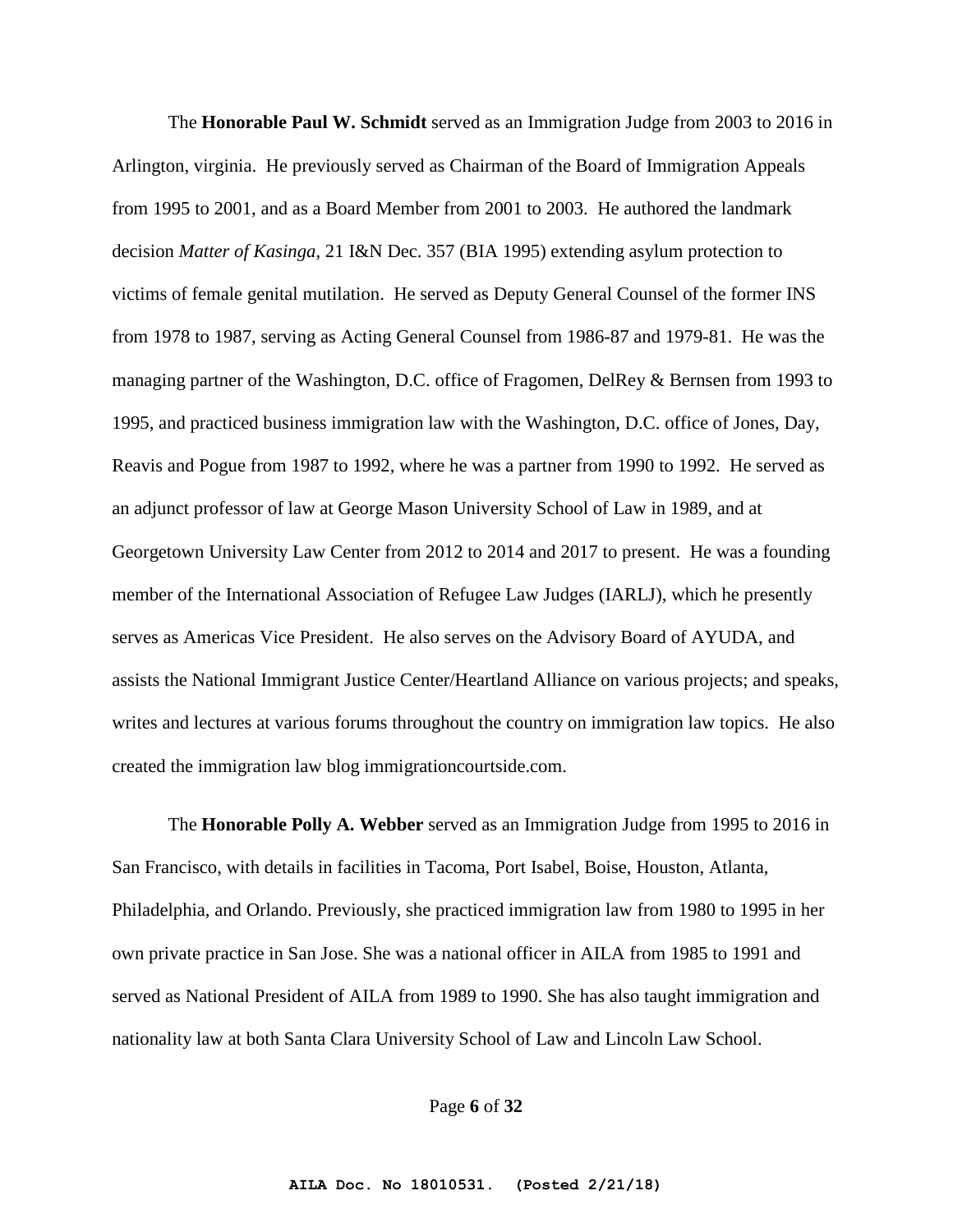The **Honorable Gustavo D. Villageliu** served as a Board of Immigration Appeals Member from July 1995 to April 2003. He then served as Senior Associate General Counsel for the Executive Office for Immigration Review until he retired in 2011, helping manage FOIA, Privacy and Security as EOIR Records Manager. Before becoming a Board Member, Villageliu was an Immigration Judge in Miami, with both detained and non-detained dockets, as well as the Florida Northern Region Institutional Criminal Alien Hearing Docket 1990-95. Mr. Villageliu was a member of the Iowa, Florida and District of Columbia Bars. He graduated from the University of Iowa College of Law in 1977. After working as a Johnson County Attorney prosecutor intern in Iowa City, Iowa he joined the Board as a staff attorney in January 1978, specializing in war criminal, investor, and criminal alien cases.

#### **ARGUMENT**

### <span id="page-11-1"></span><span id="page-11-0"></span>**I. Immigration Judges and the Board have inherent and delegated authority to order administrative closure in a case**

The authority of Immigration Judges and the Board of Immigration Appeals (the "BIA") to order administrative closure derives from a judge's inherent authority to manage proceedings before the court. This inherent authority has been recognized by the U.S. Supreme Court, and lower federal courts have acknowledged administrative closure as a legitimate tool for exercising it. Moreover, this Department has specifically directed Immigration Judges to use administrative closure in a number of regulations. Accordingly, the Department cannot abrogate administrative closure without—at the very least—further rulemaking, as explained below.

Immigration Judges, like federal judges, need a broad range of tools, including administrative closure, to ensure the efficient use of judicial resources and to minimize backlog. Stripping Immigration Judges of the power to order administrative closure will only impede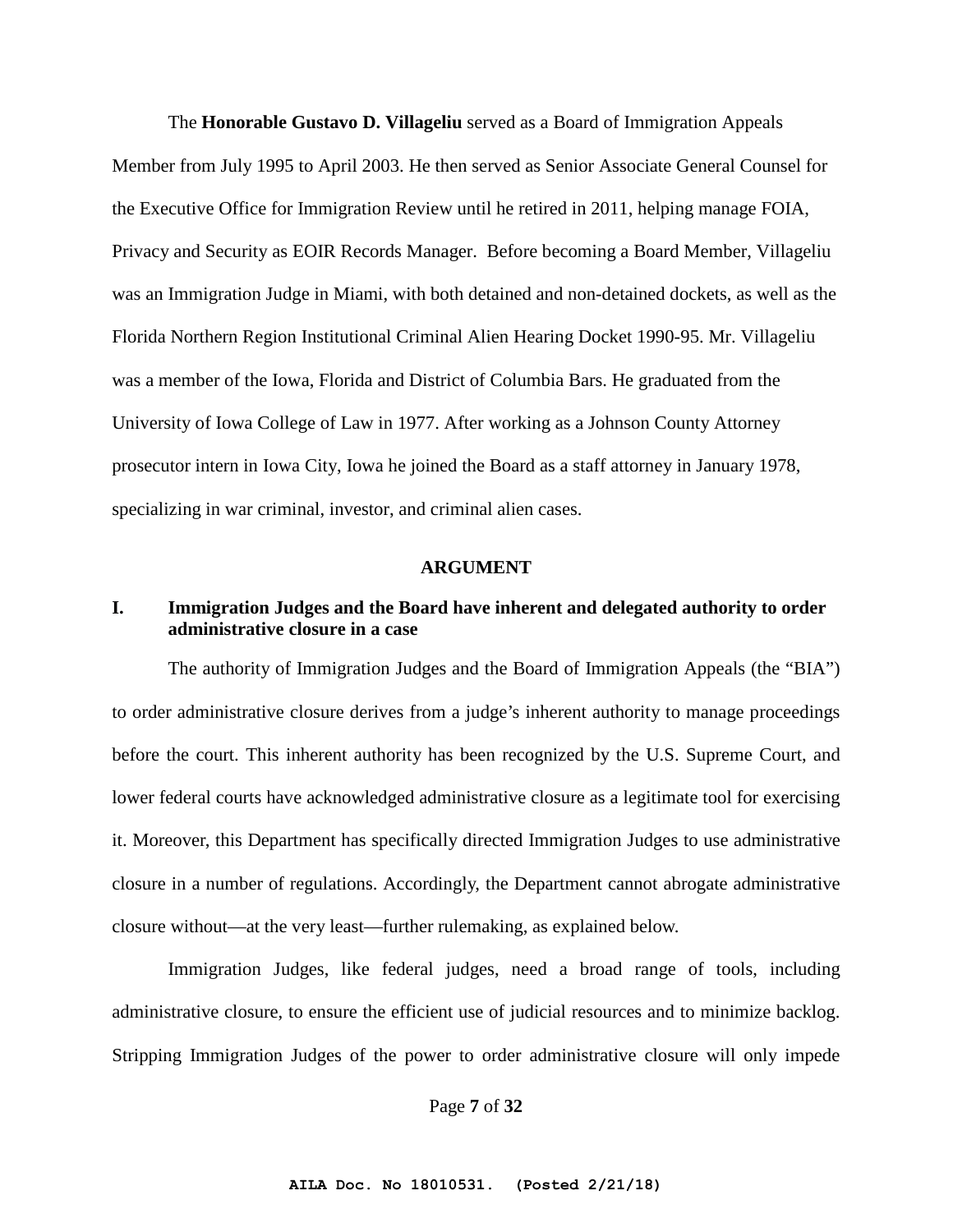efficiency in the adjudication of removal proceedings. For this reason and others, *amici* urge the Department not to take that step.

### <span id="page-12-0"></span>**A. Federal courts have recognized that judges possess an inherent authority to order administrative closure.**

<span id="page-12-3"></span>All judges, including Immigration Judges, possess an inherent authority to manage their dockets. In 1936, the U.S. Supreme Court acknowledged this authority, explaining that "the power to stay proceedings is incidental to the power inherent in every court to control the disposition of the causes on its docket with economy of time and effort for itself, for counsel, and for litigants." *Landis v. N. Am. Co.*, 299 U.S. 248, 254 (1936). "How this can best be done," the Court observed, "calls for the exercise of judgment, which must weigh competing interests and maintain an even balance." *Id.* at 254–55 (citations omitted). Administrative closure is one of the many tools both federal judges and Immigration Judges use to maintain this balance.

By referring to administrative closure as a "docket-management tool," federal courts have recognized that—like the power to stay proceedings—the power to order administrative closure is "incidental" to a court's inherent authority to control its docket. *Ali v. Quarterman*, 607 F.3d 1046, 1047 n.2 (5th Cir. 2010) (citation omitted); *Penn-America Ins. Co. v. Mapp*, 521 F.3d 290, 295 (4th Cir. 2008) (citation omitted); *see also CitiFinancial Corp. v. Harrison*, 453 F.3d 245, 250 (5th Cir. 2006) (referring to administrative closure as a "case-management tool"). The U.S. Court of Appeals for the First Circuit has explained that administrative closure "is used in various districts throughout the nation in order to shelve pending, but dormant, cases." *Lehman v. Revolution Portfolio L.L.C.*, 166 F.3d 389, 392 (1st Cir. 1999). In *Lehman*, the First Circuit "endorse[d] the judicious use of administrative closings by district courts in circumstances in

<span id="page-12-5"></span><span id="page-12-4"></span><span id="page-12-2"></span><span id="page-12-1"></span>Page **8** of **32**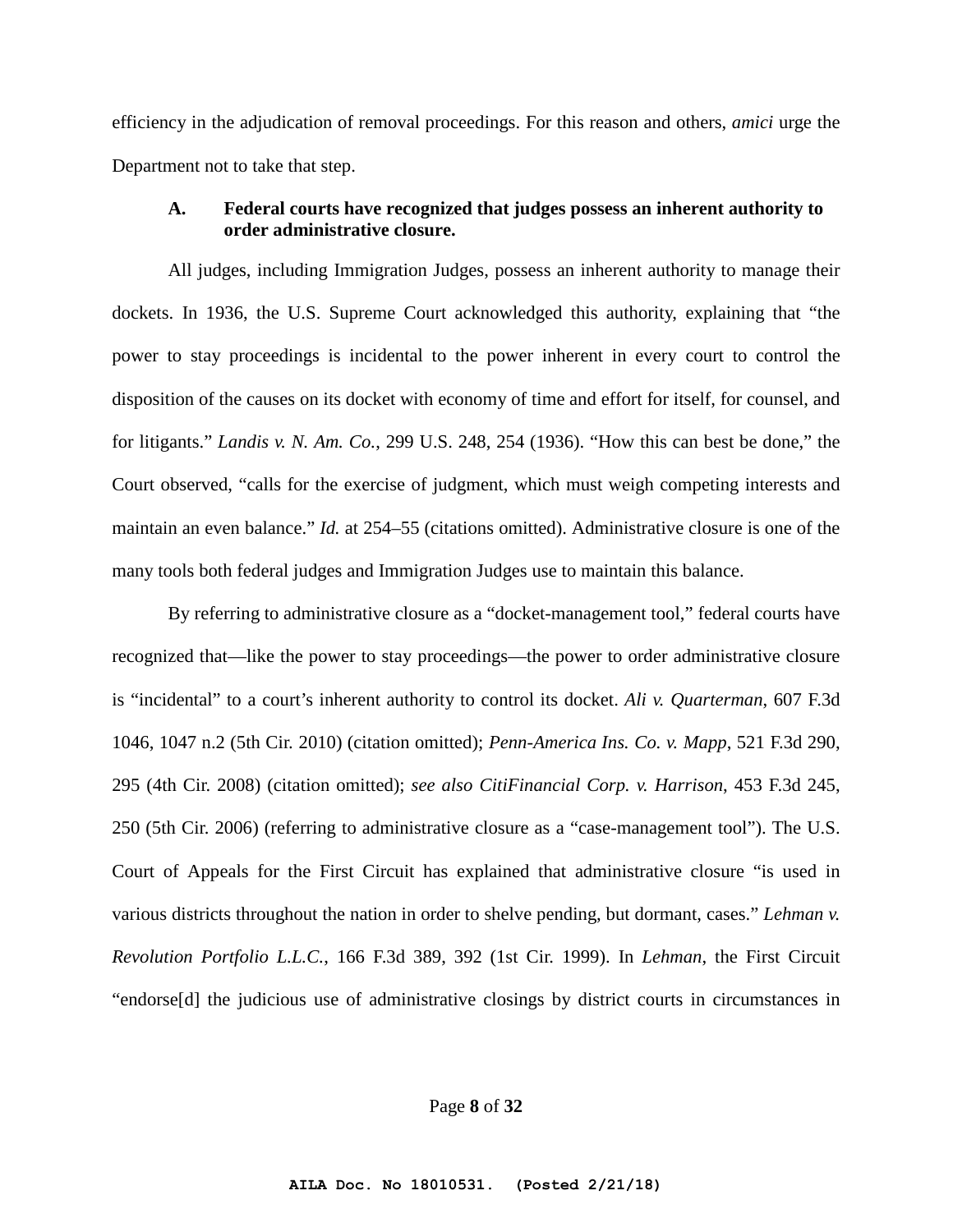<span id="page-13-1"></span>which a case, though not dead, is likely to remain moribund for an appreciable period of time." *Id.*

## <span id="page-13-2"></span><span id="page-13-0"></span>**B. Regulations establishing and governing Immigration Judges ratify their inherent authority to order administrative closure.**

The legal framework establishing Immigration Judges indicates that they possess the same inherent authority to manage their dockets as federal judges, including the authority to order administrative closure. In the Immigration and Nationality Act, Congress defined an Immigration Judge as "an attorney whom the Attorney General appoints as an administrative *judge* . . . qualified to conduct specified classes of proceedings." 8 U.S.C. § 1101(b)(4) (2017) (emphasis added). Specifically, Congress authorized Immigration Judges to "conduct proceedings for deciding the inadmissibility or deportability of an alien." *Id.* at  $\S$  1229a(a)(1). Consistent with its designation of Immigration Judges as judges authorized to conduct proceedings, Congress granted Immigration Judges the power to "administer oaths, receive evidence, and interrogate, examine, and cross-examine the alien and any witnesses." *Id.* at § 1229a(b)(1). Furthermore, Congress authorized Immigration Judges to issue subpoenas and impose civil monetary sanctions for contempt—tools also used by Article III judges to ensure the smooth operation of court proceedings. *Id.*

<span id="page-13-3"></span>Building on this statutory authorization, the relevant regulation promulgated under the Immigration and Nationality Act specifically grants Immigration Judges the authority to "exercise their *independent* judgment and discretion."<sup>[1](#page-13-4)</sup> 8 C.F.R. § 1003.10(b) (2017) (emphasis

<span id="page-13-4"></span> $1$ <sup>1</sup> The historical shift from using Special Inquiry Officers to Immigration Judges to adjudicate removal proceedings further demonstrates the independence with which Immigration Judges are intended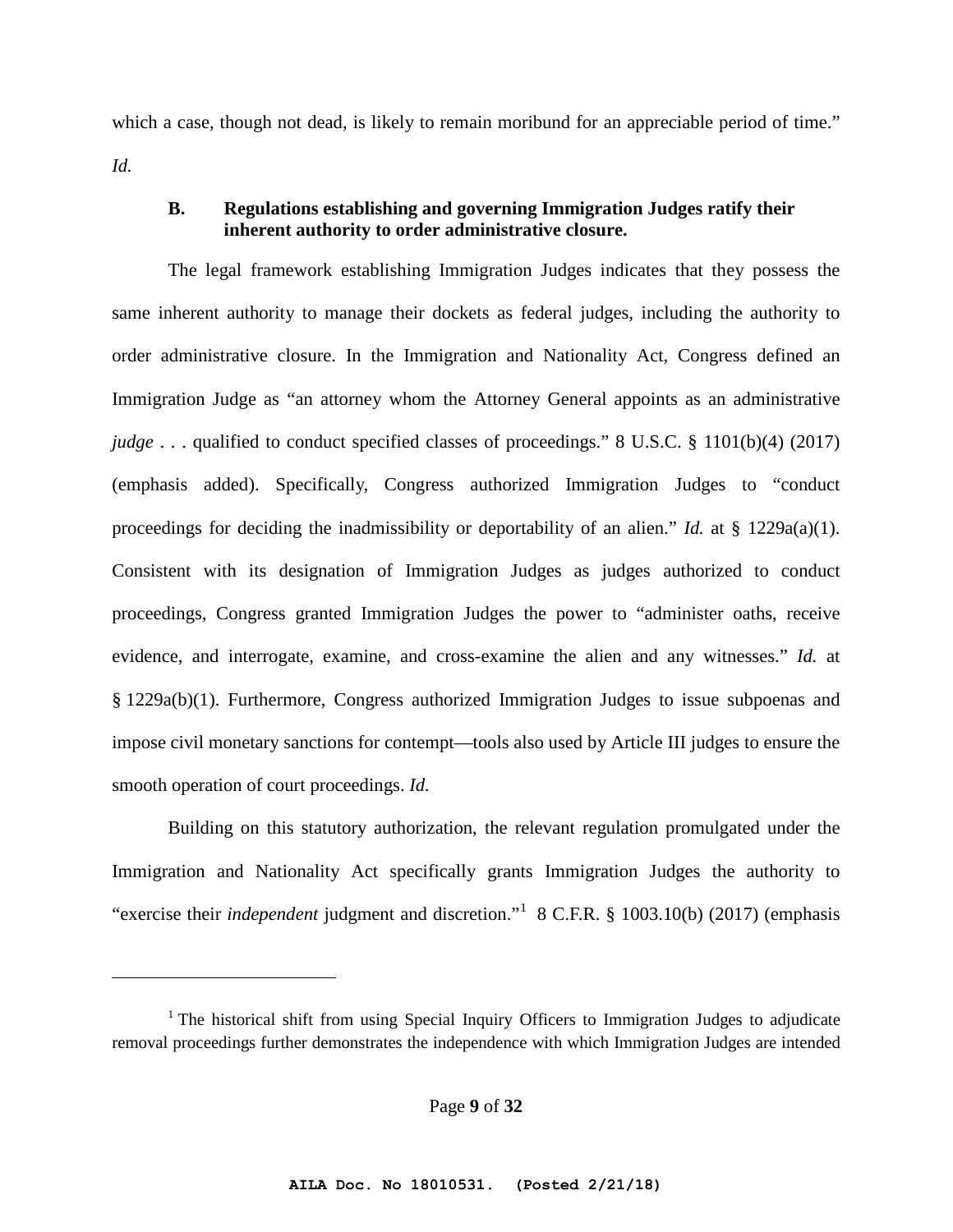<span id="page-14-1"></span>added). This regulatory provisions further provides that, "[i]n deciding the individual cases before them," Immigration Judges "may take any action consistent with their authorities under the Act and regulations that is appropriate and necessary for the disposition of such cases." *Id.*; *see also id.* at § 1003.1(d)(1)(ii) (granting the same authority to the BIA). By regulatory and statutory design, then, Immigration Judges are independent adjudicators with the authority to take a broad range of actions to appropriately manage the cases before them. *See Gonzalez-Caraveo v. Sessions*, No. 14-72472, slip op. at 14 n.4 (9th Cir. Feb. 14, 2018) (explaining that Immigration Judges' authority to order administrative closure is supported by these federal regulations).

<span id="page-14-4"></span><span id="page-14-2"></span><span id="page-14-0"></span>More specifically, the Department of Justice ("DOJ") has equipped Immigration Judges with the explicit regulatory authority to pause proceedings. In 1987, DOJ promulgated a regulation ratifying the inherent authority for Immigration Judges to grant continuances. 52 Fed. Reg. 2,921, 2,938 (Jan. 29, 1987) (codified at 8 C.F.R. § 1003.29 (2017)); *see also* 8 C.F.R. § 1240.6 (2017) (allowing Immigration Judges to order postponement and adjournment of hearings). Administrative closure is a type of continuance that stays in place indefinitely. The duration of this type of continuance is set by the completion of a process separate and apart from

<span id="page-14-5"></span><span id="page-14-3"></span>to operate. In 1973, the Department of Justice authorized the use of the term Immigration Judge and the wearing of judicial robes at immigration hearings. Dory Mitros Durham, Note, *The Once and Future Judge: The Rise and Fall (and Rise?) of Independence in U.S. Immigration Courts*, 81 Notre Dame L. Rev. 655, 673 (2006); *see also* 38 Fed. Reg. 8,590, 8,590 (Mar. 30, 1973). In updating the Judges' title and appearance, "the Justice Department recognized what had certainly been clear to aliens for significantly longer—that the power to adjudicate these disputes had such a significant effect on individual rights that the adjudication should take place before a neutral judge." Durham, 81 Notre Dame L. Rev. at 673. With the power to adjudicate removal proceedings comes the inherent power to manage one's docket, including by the use of administrative closure.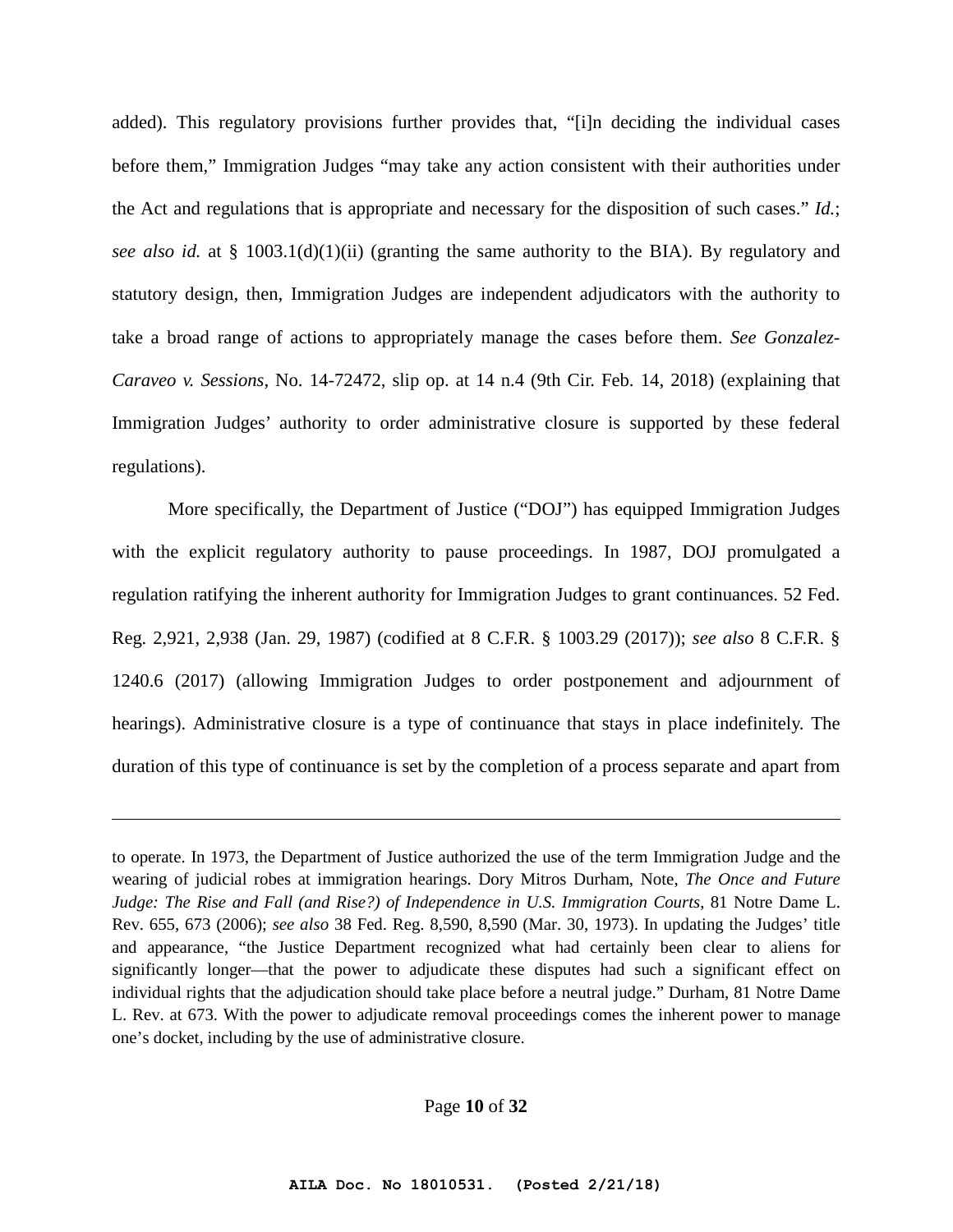removal proceedings. When Immigration Judges administratively close a case that cannot move forward until an outside process is completed, it allows them to focus on other cases before their court without having to repeatedly recalendar inactive proceedings.

<span id="page-15-4"></span><span id="page-15-0"></span>DOJ has recognized this type of continuance, and its utility, by issuing a number of regulations involving the use of administrative closure. In 2001, for example, DOJ directed Immigration Judges to administratively close cases in which the immigrant "appears eligible to file for relief under [Legal Immigration Family Equity] Legalization." 8 C.F.R. § 245a.12(b)(1) (2017); 66 Fed. Reg. 29,661, 29,674 (June 1, 2001). Similarly, in 2003, DOJ promulgated a regulation instructing Immigration Judges to administratively close cases in which the immigrant "appears eligible for V nonimmigrant status." 8 C.F.R. § 1214.3 (2017); 68 Fed. Reg. 9,823, 9,836 (Feb. 28, 2003). Another regulatory provision allows victims of severe forms of human trafficking to request administrative closure of removal proceedings "to allow the alien to pursue an application for T nonimmigrant status," relief created by the Victims of Trafficking and Violence Protection Act. 8 C.F.R. § 1[2](#page-15-6)14.2 (2017); 68 Fed. Reg. 9,823, 9,836 (Feb. 28, 2003).<sup>2</sup>

<span id="page-15-5"></span><span id="page-15-3"></span><span id="page-15-2"></span>Additionally, the Department of Homeland Security ("DHS") has mandated the use of administrative closure to allow respondents to proceed with administrative relief from removal.

<span id="page-15-6"></span><span id="page-15-1"></span> $2$  Furthermore, a variety of regulatory provisions provide procedural instructions for when an administratively-closed case should be deemed terminated or moved to be reopened. Regulations providing for relief under the Legal Immigration Family Equity ("LIFE") Act of 2000, the Haitian Refugee Immigrant Fairness Act of 1998, and the Nicaraguan Adjustment and Central American Relief Act of 1997 each state that if an immigrant's application for relief is approved, the administrativelyclosed case will be deemed terminated as of the date of approval. 8 C.F.R.  $\S$  245a.20(a)(1),  $1245.15(q)(1)$ ,  $1245.13(l)$  (2017). They each also provide that if the application is denied, the government shall request to recalendar the administratively closed case. *Id.* at §§ 245a.20(e)(2)(i), 1245.15(r)(2)(ii),  $1245.13(m)(1)(ii)$ .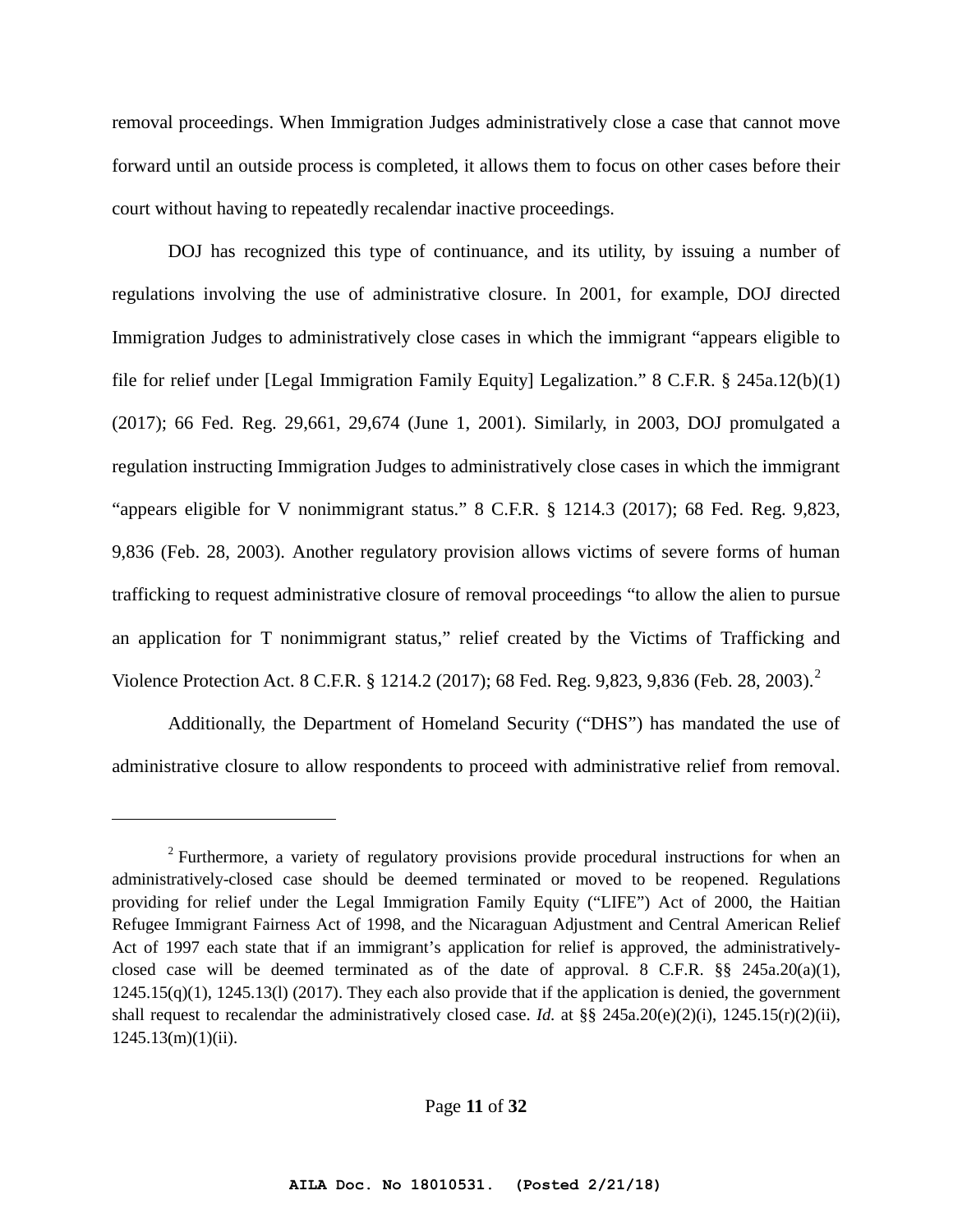<span id="page-16-0"></span>In 2013, DHS amended regulations regarding waivers of certain grounds of inadmissibility to explicitly allow immigrants, after removal proceedings have been administratively closed, to file an application for a provisional unlawful presence waiver. 78 Fed. Reg. 535, 577 (Jan. 3, 2013) (codified at  $8$  C.F.R.  $\S 212.7(e)(4)(v)$  (2017)). If the case has not been administratively closed, U.S. Citizenship and Immigration Services ("USCIS") is prohibited from evaluating the immigrant's application for a provisional unlawful presence waiver (titled Form I-601A). Accordingly, in such cases, without the power of administrative closure to pause removal proceedings to allow these waiver applications to be processed, Immigration Judges would be forced to unnecessarily hear cases in which an immigrant may otherwise be eligible for relief in other words, Immigration Judges could expend time and resources adjudicating the case and entering an order of removal, only to have USCIS grant a provisional unlawful presence waiver after the fact.

<span id="page-16-1"></span>Underscoring its endorsement of administrative closure, in 2016 DHS explicitly rejected a commenter's suggestion that it eliminate the requirement that removal proceedings be administratively closed before an immigrant can apply for a provisional waiver of inadmissibility. 81 Fed. Reg. 50,243, 50,255 (July 29, 2016). In response to the comment, DHS stated that DOJ "instructs its [I]mmigration [J]udges to use available docketing tools to ensure fair and timely resolution of cases." *Id.* DHS further stated that it "believes that current processes provide ample opportunity for eligible applicants to seek a provisional waiver, while improving the allocation of government resources and ensuring national security, public safety, and border

Page **12** of **32**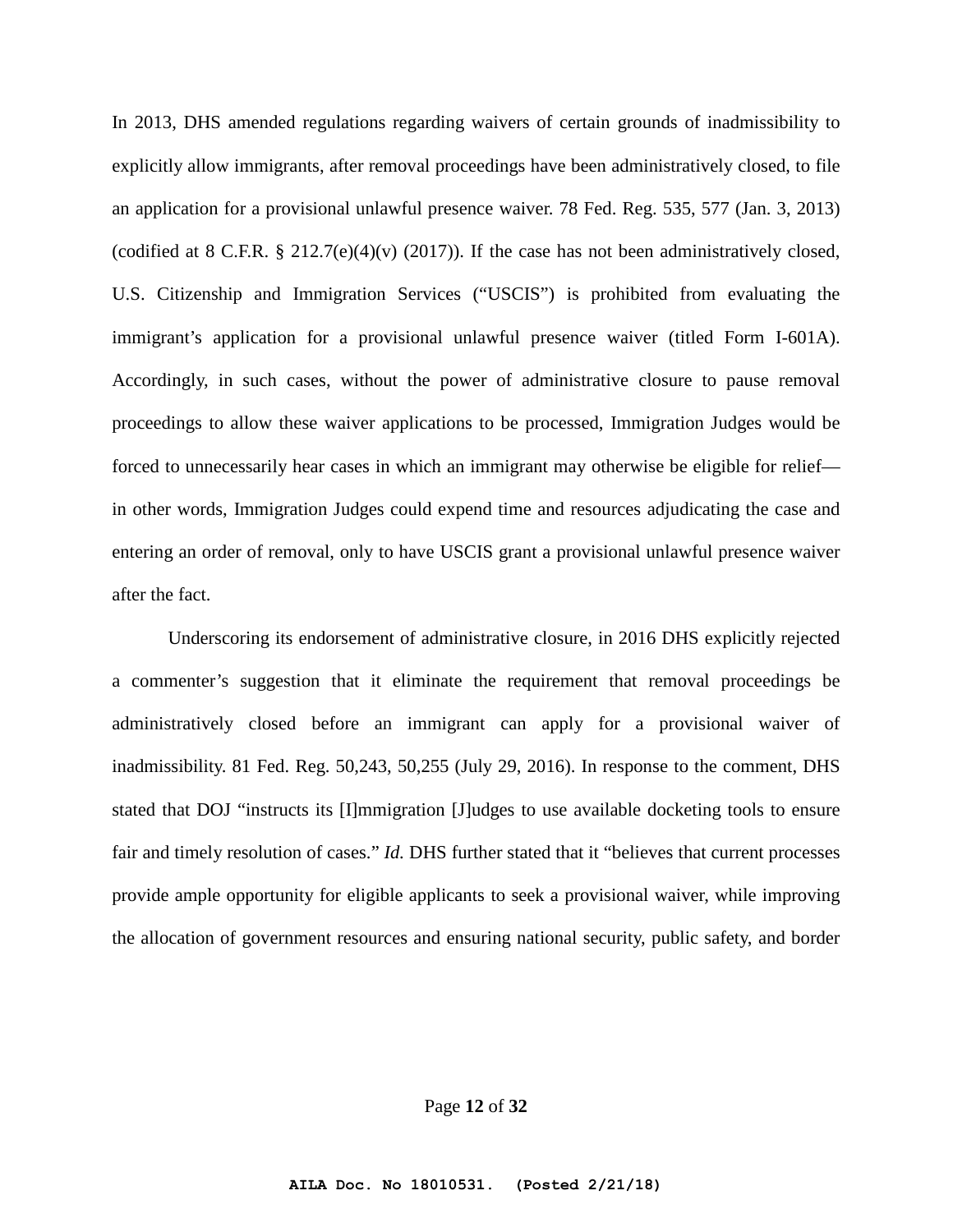<span id="page-17-6"></span>security." *Id.*<sup>[3](#page-17-7)</sup> Both in the context of waivers of inadmissibility and in general, the use of administrative closure to manage the immigration court's docket is vital to allocating judicial resources efficiently.

## <span id="page-17-0"></span>**II. The Board's decisions in** *Matter of Avetisyan***, 25 I&N Dec. 688 (BIA 2012), and**  *Matter of W-Y-U-***, 27 I&N Dec. 17 (BIA 2017), articulate the appropriate standard for administrative closure.**

## <span id="page-17-3"></span><span id="page-17-2"></span><span id="page-17-1"></span>**A. The legal standard set forth in** *Avetisyan* **and** *W-Y-U-* **gives the Immigration Judge the correct degree of independence in deciding motions for administrative closure.**

The former legal standard for administrative closure under *Matter of Gutierrez* allowed one party—usually, but not necessarily DHS—"veto power" over a motion for administrative closure. 21 I&N Dec. 479, 480 (BIA 1996); *Avetisyan*, 25 I&N at 692. *Avetisyan* rejected this veto power, instead allowing the Immigration Judge to evaluate a motion on several factors, including "the basis for any opposition to administrative closure." 25 I&N at 696. This was further clarified in *Matter of W-Y-U-*, which held that the "the primary consideration for an Immigration Judge in determining whether to administratively close or recalendar proceedings is whether the party opposing administrative closure *has provided a persuasive reason* for the case to proceed and be resolved on the merits." 27 I&N Dec. at 20 (BIA 2017).

<span id="page-17-7"></span><span id="page-17-5"></span><span id="page-17-4"></span><sup>&</sup>lt;sup>3</sup> In addition, in 2002 DOJ restricted the use of administrative closure through notice and comment rulemaking. 67 Fed. Reg. 78,667, 78,673 (Dec. 26, 2002). A provision in one narrow circumstance providing for the adjustment of status for certain nationals of Vietnam, Cambodia, and Laos stated that unless USCIS consented to an immigrant's request for administrative closure, "the [I]mmigration [J]udge or the Board may not defer or dismiss the proceeding in connection with [the immigrant's application for relief]." 8 C.F.R. § 245.21(c) (2017). By limiting the use of administrative closure in this specific scenario, DOJ implicitly acknowledged that Immigration Judges have the inherent authority to use administrative closure.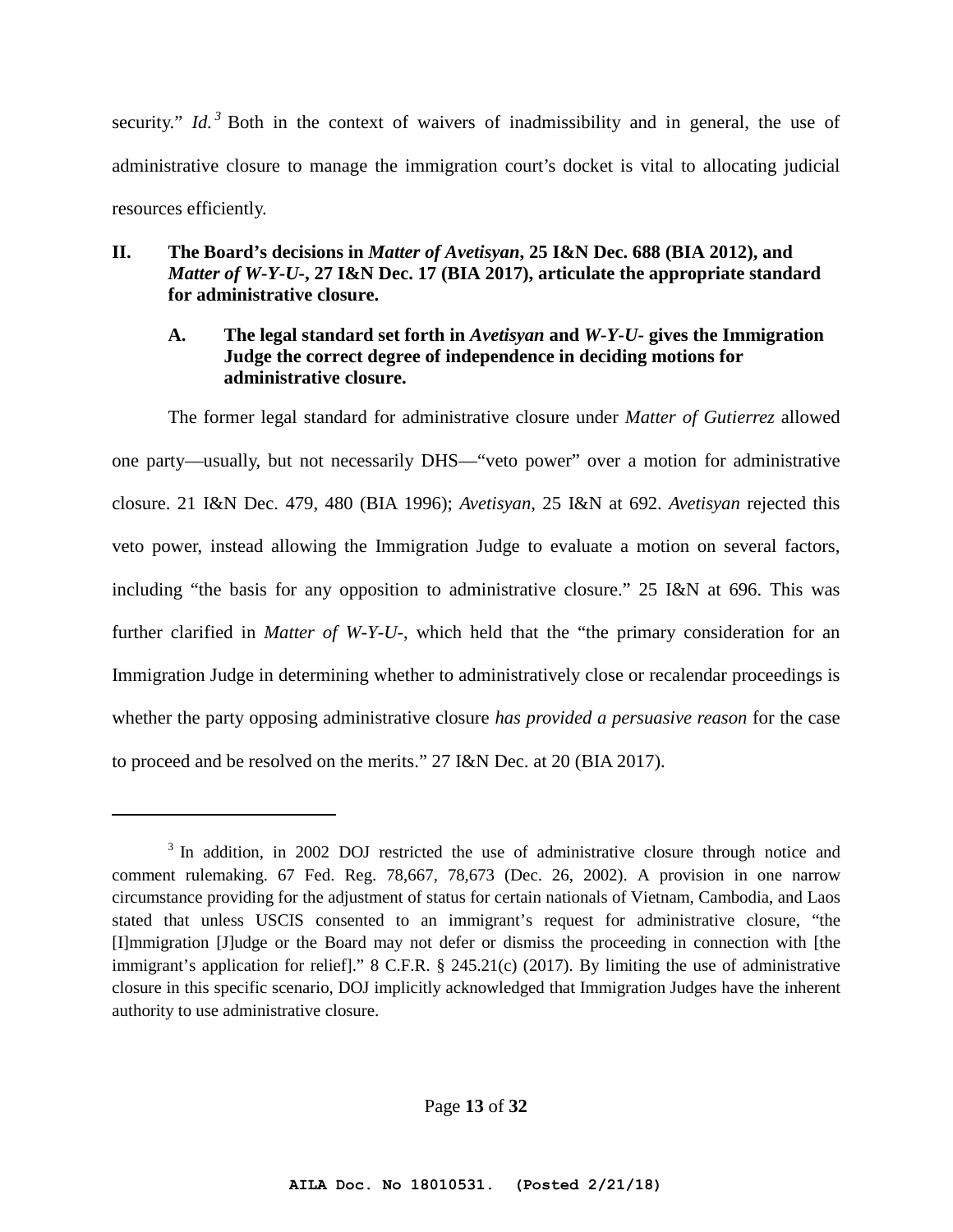<span id="page-18-4"></span><span id="page-18-3"></span><span id="page-18-1"></span>Although the legal standard under *Avetisyan* and *W-Y-U-* is proper for several reasons, *amici* focus on the degree to which it confirms the role of the Immigration Judge as an independent and neutral arbiter and as the manager of its own docket. *See* 8 U.S.C. § 1101 (b)(4); 8 C.F.R. § 1003.10(b) (mandating judges to exercise "independent judgment and discretion") (cited by *Avetisyan*, 25 I&N at 691). Removal proceedings involve significant rights, including "the right to stay and live and work in this land of freedom," and "the right to rejoin [one's] immediate family." *Landon v. Plasencia*, 459 U.S. 21, 34 (1982) (internal citations and quotations omitted).[4](#page-18-5) It follows that the respondent's *substantive* rights are intertwined with the *procedural* rules and mechanisms. "[A]n administrative tribunal's decision to proceed immediately or to defer decision can affect an individual's liberty and thus infringe upon areas that courts often are called upon to protect." *Vahora v. Holder*, 626 F.3d 907, 918 (7th Cir. 2008); *see also Matter of A-A-*, 22 I&N Dec. 140, 147 n.5 (BIA 1998) ("Deportation proceedings involve the potential deprivation of a significant liberty interest and must be conducted according to the principles of fundamental fairness and substantial justice.") (Rosenberg, J, concurring in part and dissenting in part). Given the gravity of the rights involved, it is imperative that Immigration Judges have the independence and discretion to act in their best judgment.

<span id="page-18-2"></span><span id="page-18-0"></span>To afford either party "veto power" over a motion to administratively close—as was allowed under *Gutierrez*—cuts against the judicial independence that is essential to the judge's

<span id="page-18-5"></span><sup>&</sup>lt;sup>4</sup> *Plasencia* discussed deportation proceedings, which were replaced with removal proceedings under the Illegal Immigration Reform and Immigrant Responsibility Act of 1996, Division C of Pub.L. 104–208, 110 Stat. 3009-546 (codified as amended in scattered sections of 8 U.S.C.). The *Plasencia* court's discussion of deportation and their bearing on individual rights is wholly applicable to the issue of removal proceedings.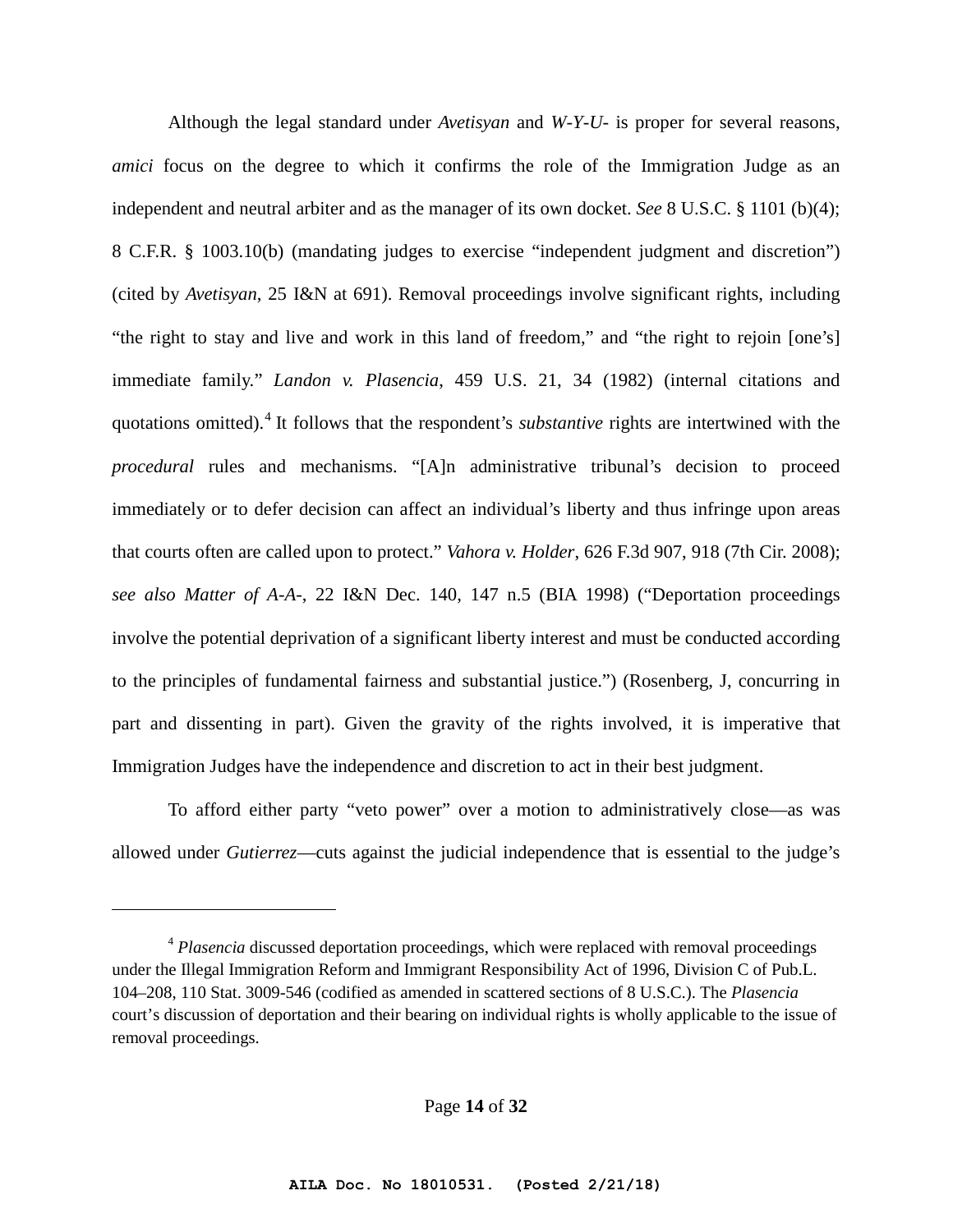<span id="page-19-2"></span><span id="page-19-0"></span>role as a neutral arbiter, and interferes with efficient docket management. Indeed, Circuit Courts of Appeals have criticized the BIA's legal standards that granted the DHS unilateral veto power over other motions. In the context of a qualified motion to reopen, the Sixth Circuit in *Sarr v. Gonzales* rejected "the government's contention that *Velarde* gives the government *unbridled discretion amounting to an absolute veto* to block consideration of a motion to reopen." 485 F.3d 354, 363 (6th Cir. 2007) (emphasis added); *see also Ahmed v. Mukasey*, 548 F.3d 768, 772-73 (adopting *Sarr*). And on the issue of a motion to continue, the BIA in *Hashmi* addressed how to properly weigh DHS opposition: "Government opposition that is reasonable and supported by the record may warrant denial of a continuance. On the other hand, unsupported opposition does not carry much weight. The Immigration Judge should evaluate the Government's objection, considering the totality of the circumstances." *Matter of Hashmi*, 24 I&N Dec. 785, 791 (BIA 2009).

*Avetisyan* and *W-Y-U-* reflect this sensible aversion to one-sided vetoes, giving judges a degree of independence to decide motions for administrative closure. Notably, the judge's discretion is not unbounded: the framework articulated in *Avetisyan* and refined in *W-Y-U*obligates the judge to articulate a reasoned opinion and renders it subject to appellate review. *See Avetisyan*, 25 I&N at 695 & n.5. These cases also reflect the Board's recognition of the importance of administrative closure in allowing for fair and efficient completion of cases, and underscore the authority of the Immigration Judge to make such a decision without undue interference from either of the parties.

Moreover, appellate review of denial of administrative closure does not stop at the BIA; it can go further to the federal Circuit Courts of Appeals. Circuit courts have held that *Avetisyan*'s framework supplies a "sufficiently meaningful [legal] standard" for judicial review. *Gonzalez-*

#### <span id="page-19-1"></span>Page **15** of **32**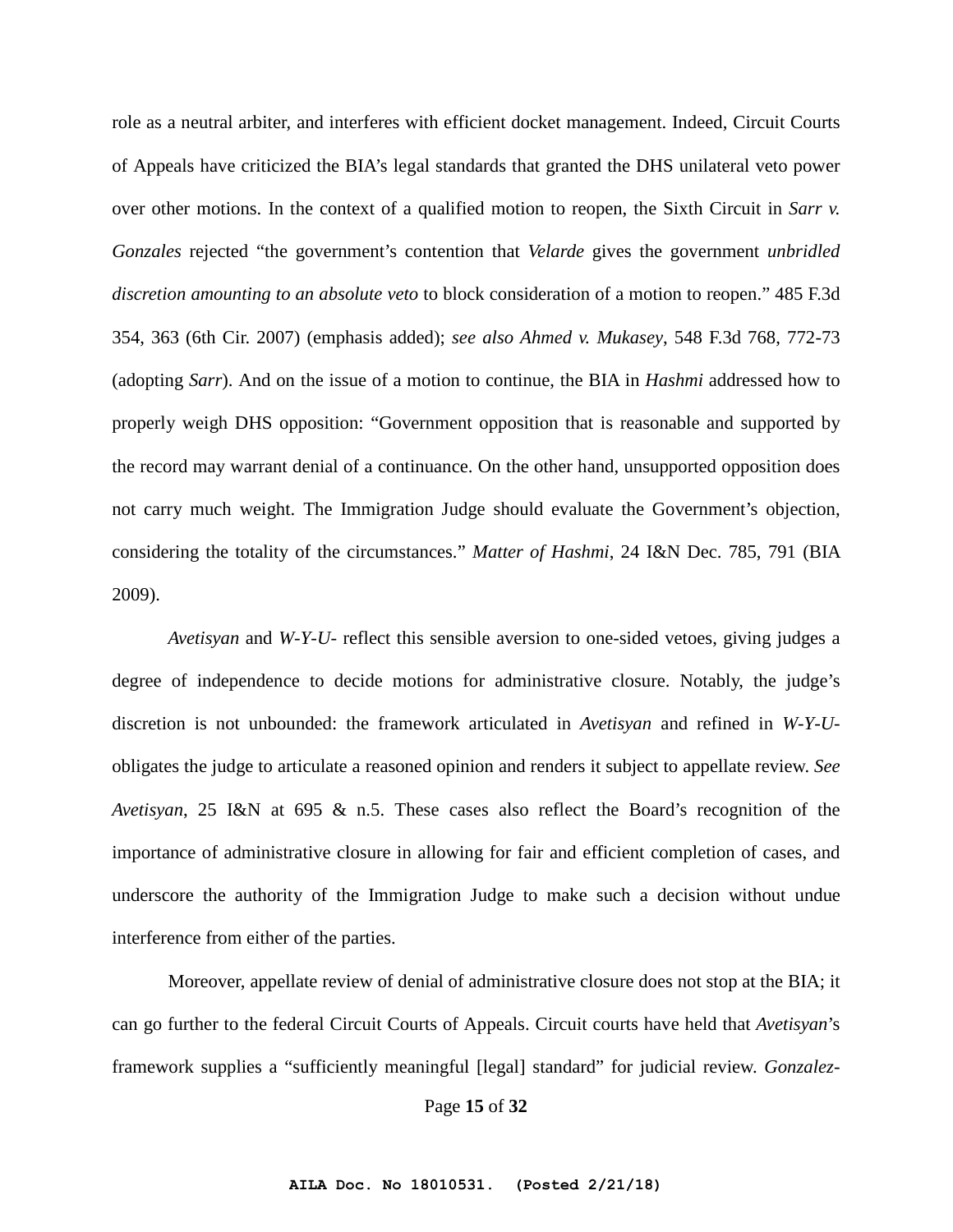<span id="page-20-2"></span><span id="page-20-1"></span>*Caraveo*, No. 14-72472, slip op. at 13, 14. The prior law under *Gutierrez* did not. *Id.* at 14-15. This "meaningful standard" makes for more efficient proceedings at the higher levels of appeal. Whereas the BIA lacks the jurisdiction to resolve due process claims, due process violations can be challenged in the Circuit Courts. *Garcia-Ramirez v. Gonzales*, 423 F. 3d 935, 938 (9th Cir. 2005). Giving the parties and the immigration courts a meaningful standard focuses the analysis on the factors and gives courts a firmer framework by which to evaluate possible violations of due process.

Of course, appeal is not the only way to control any inappropriate use of administrative closure. The Office of the Chief Immigration Judge, currently staffed with 21 Assistant Chief Immigration Judges ("ACIJs"), is empowered to "provide[] overall program direction and establish[] priorities for approximately 350 Immigration Judges located in approximately 60 immigration courts throughout the Nation."<sup>[5](#page-20-4)</sup> This power includes reviewing the performance of individual Immigration Judges. In *amici*'s experience, ACIJs pay close attention to trends that indicate that an Immigration Judge is not efficiently managing her docket. Accordingly, if an Immigration Judge were to use administrative closure inappropriately, we would expect an ACIJ to notice this trend and consult with the judge on any necessary corrections.

### <span id="page-20-0"></span>**B. The facts and disposition of the case at bar show that the legal standard under** *Avetisyan* **and** *W-Y-U-* **is working correctly.**

Administrative closure is often used to address the situation where an event that could dispose of removal proceedings is outside of the parties' and the court's control. *See infra*,

 $\overline{a}$ 

<span id="page-20-3"></span>Page **16** of **32**

<span id="page-20-4"></span><sup>5</sup> U.S. Department of Justice, *Office of the Chief Immigration Judge*, <https://www.justice.gov/eoir/office-of-the-chief-immigration-judge-bios>(last visited Feb. 14, 2018).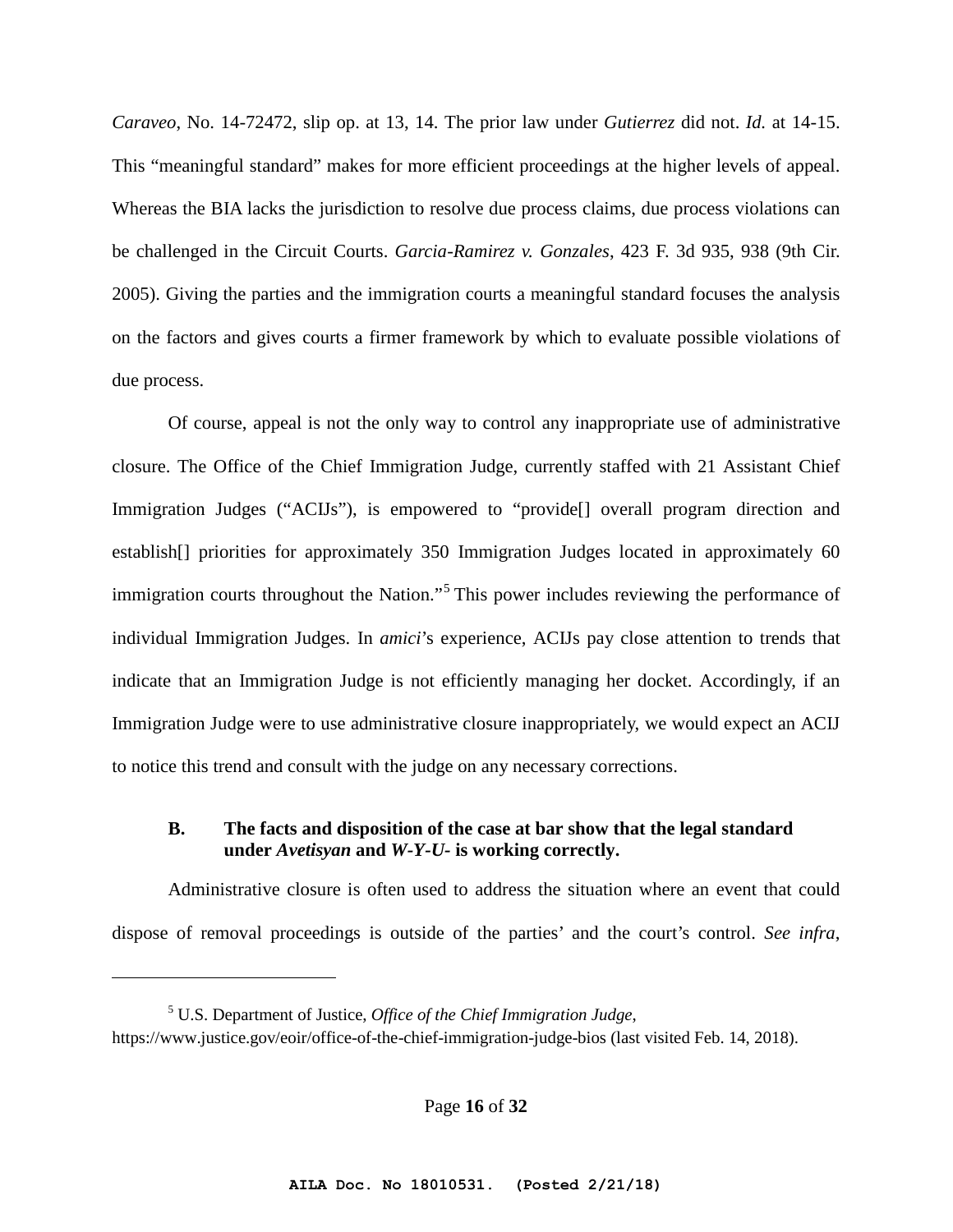<span id="page-21-1"></span>Sections IV-V (answering the third certified question). In *amici*'s experience, it is not typically used *sua sponte* to address possible defects in the address on a Notice of Hearing, as it was in the instant case. Reynaldo Castro-Tum, A 206-842-910 (BIA Nov 27, 2017). This mismatch between the routine use of administrative closure and the facts presented makes this case a poor vehicle for reconsidering administrative closure as a tool for managing dockets across the board.

As the record demonstrates, Castro-Tum was personally served with a Notice to Appear ("NTA") in June of 2014. Reynaldo Castro-Tum, A 206-842-910, at 1 (BIA Nov 27, 2017). Subsequently, four Notices of Hearing were sent to him by mail at the same address. *Id.* at 1 n.2. After he failed to appear for his hearing in April, 2016, the Immigration Judge harbored some doubts about the reliability of the address used in the Notices of Hearing. *Id.* at 2. The judge ordered the case administratively closed, *sua sponte* and over the objection of DHS. *Id.*

<span id="page-21-0"></span>The issue at the heart of this case is the reliability of the address used. DHS is allowed to allege that proper notice of hearing was given and to provide the court with its basis for its belief that the address was correct. *See Matter of Lopez-Barrios*, 20 I&N Dec. 203, 204 (BIA 1990). If the Immigration Judge is satisfied with the notice, then an in absentia hearing may be held. *Id.* If the notice is not sufficient, then termination is appropriate. *Id.* But whether the case is terminated or not turns on whether DHS is able to meet its burden of proof—not on an outside event, such as respondent's pending visa application or other type relief whose outcome could dispose of the removal proceedings.

In light of these atypical facts, the Immigration Judge's decision to use administrative closure in this case should not be used as a justification for abrogating administrative closure in all circumstances. Indeed, on appeal, the Board vacated the Immigration Judge's decision and remanded the case. This case thus demonstrates that the legal framework established under

Page **17** of **32**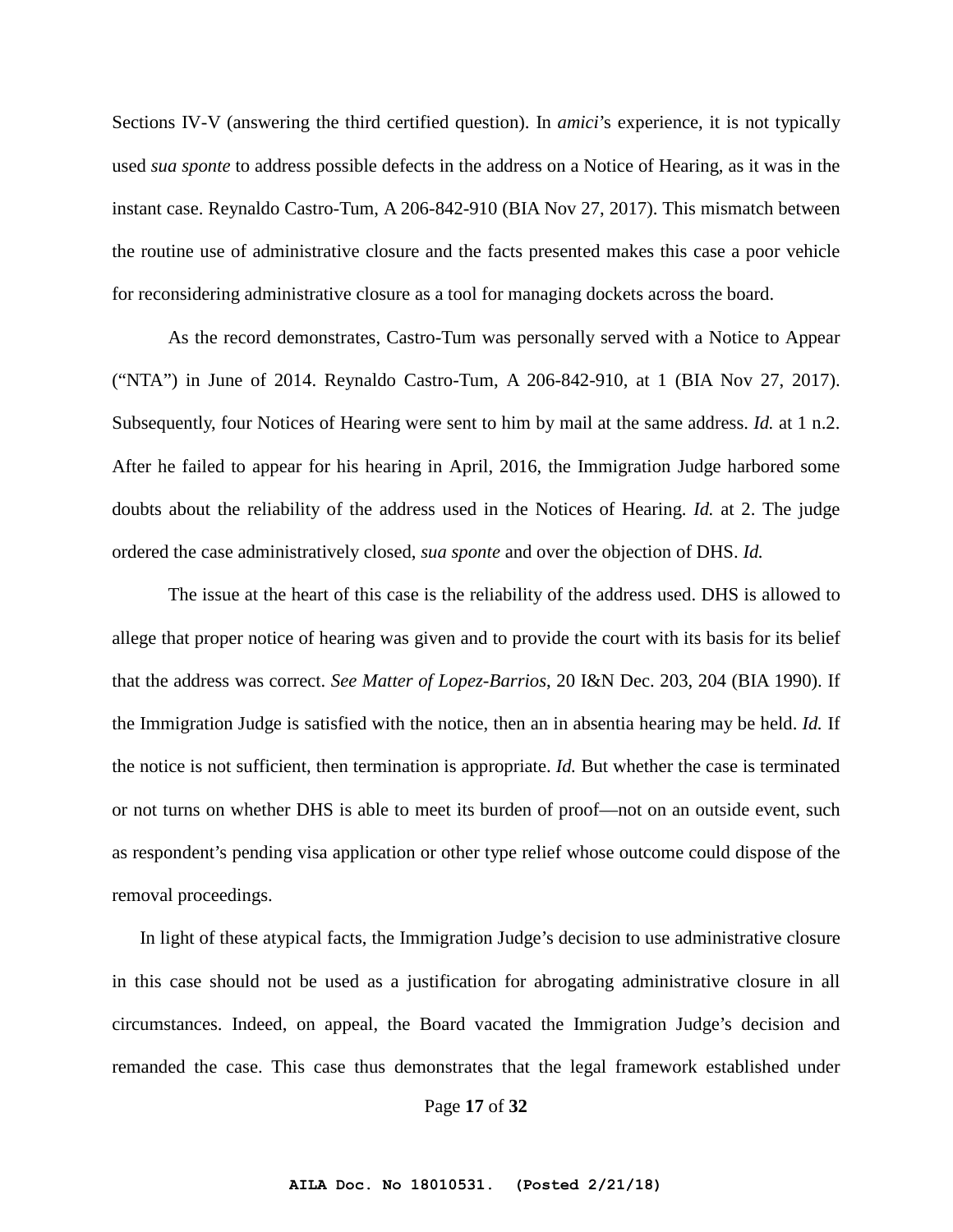*Avetisyan/W-Y-U-* works properly. At most, this case is a routine instance of a lower judge erring, and being corrected on appeal. Overhauling the law on administrative closure will not eliminate these errors at the trial level, and such trial-level errors should not be used as a justification for sweeping changes in the law.

### <span id="page-22-0"></span>**III. Fundamental principles of administrative law hold that the Attorney General cannot change the regulations that grant this authority without proper notice and comment rulemaking.**

<span id="page-22-1"></span>Several specific regulations ratify the inherent authority of Immigration Judges to administratively close removal proceedings, and in fact require administrative closure in certain circumstances. Accordingly, the Attorney General cannot withdraw the authority for administrative closure for a simple reason: where a regulation was issued through notice and comment rulemaking, it cannot be rescinded without notice and comment. *See* 5 U.S.C. § 553(b)–(e). Such rulemaking requires notice in the Federal Register of the terms of and legal basis for the proposed change, a period for interested persons to comment, consideration of such comments, and publication of the new rule no less than 30 days before its effective date. *Id.*

<span id="page-22-6"></span><span id="page-22-5"></span><span id="page-22-4"></span><span id="page-22-3"></span><span id="page-22-2"></span>As described above, Immigration Judges' authority to manage their dockets is reflected in numerous regulations. For starters, 8 C.F.R. § 1003.29 ratifies the inherent authority for Immigration Judges to grant continuances. This provision was enacted by notice and comment rulemaking in 1987. 52 Fed. Reg. 2921, 2931, 34 (Jan 29, 1987) (codified as 8 C.F.R. § 3.27); *see supra*, Section I.B (describing how administrative closure is a type of continuance). 8 C.F.R. § 1240.6, a similar provision allowing Immigration Judges to manage their dockets by granting reasonable adjournments, was enacted–again, by notice and comment rulemaking–in 1997. 62 Fed. Reg. 10,312, 10368 (March 6, 1997) (enacted as 8 C.F.R. § 240.6).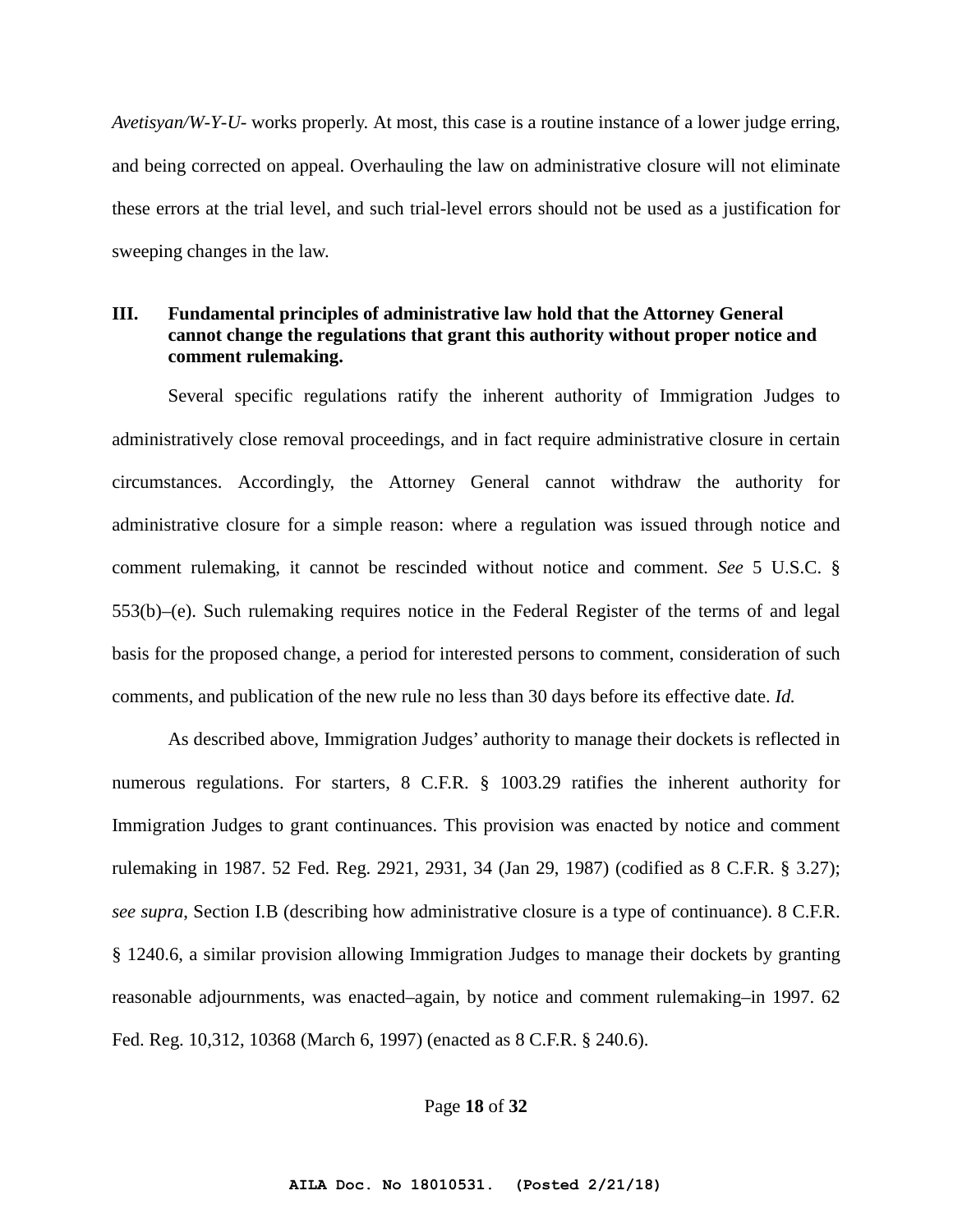<span id="page-23-5"></span><span id="page-23-3"></span>Aside from 8 C.F.R.  $\S$  1003.29 & 1240.6, other provisions rely on the power of administrative closure and thus would need to be revised through rulemaking if administrative closure were abrogated. By way of example,  $8 \text{ C.F.R.}$   $\frac{8}{9}$  212.7(e)(4)(v) provides that an alien is not eligible for a waiver inadmissibility if she is in removal proceedings, unless the removal proceedings have been administratively closed.<sup>[6](#page-23-6)</sup> If the Attorney General wants to alter these regulations by abrogating administrative closure, he must afford notice and comment. *See* 5 U.S.C. § 553(b)–(e). This was precisely the mechanism through which interested parties attempted—unsuccessfully—to alter 8 C.F.R. § 212.7(e)(4)(v). *See* 81 Fed. Reg. 50,244, 50,255 (July 29, 2016).<sup>[7](#page-23-7)</sup> This past practice serves as useful guidance and undercuts any attempt to change the rules without adhering to the rulemaking process

#### <span id="page-23-2"></span><span id="page-23-1"></span><span id="page-23-0"></span>**A. Practical docket management considerations weigh in favor of retaining administrative closure.**

Part of an Immigration Judge's responsibility is to manage her docket. Though ministerial in some respects, case management can have a significant effect on the substantive rights of individuals subject to removal proceedings. *See supra*, Section II.A (citing *Vahora*, 626 F.3d at 918). It can also bear on the government's interest in adjudicating cases to a final decision.

As *amici* well know, a judge's calendar is a puzzle with many moving parts. Each time a case is scheduled on the court's calendar, the judge and her staff devote time to identify a block

<span id="page-23-6"></span> $6$  This provision was enacted by notice and comment rulemaking in 2013. 78 Fed. Reg. 536 (Jan. 3, 2013).

<span id="page-23-7"></span><span id="page-23-4"></span><sup>7</sup> As explained in footnote 3, *supra*, in 2002 DOJ restricted the use of administrative closure through notice and comment rulemaking. 67 Fed. Reg. 78,667, 78,673 (Dec. 26, 2002). That rulemaking also underscores the need to engage in notice and comment before abrogating Immigration Judges' authority to order administrative closure.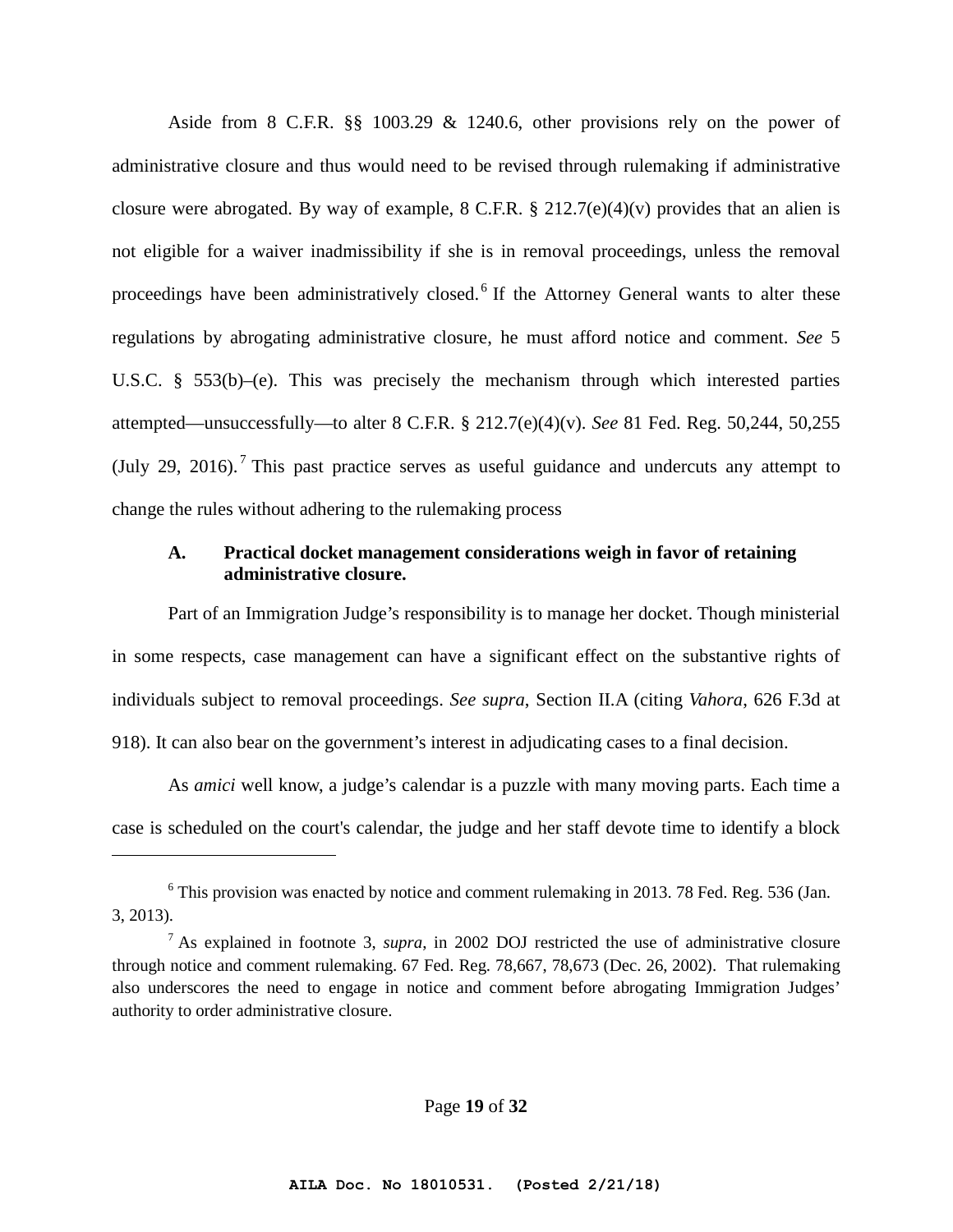of time that can accommodate the hearing date, then coordinate the date with the parties' counsel, and, when the date is closer, notify the parties' counsel. (Immigration Judges often refer to a *touch down* when a case is scheduled on the calendar.)

Moreover, the court file must be pulled and reviewed by the Immigration Judge prior to each hearing, as must the Immigration and Customs Enforcement ("ICE") file be pulled and reviewed by the government attorney assigned to the case. These resources are all necessary in order to support the (often brief) in-court hearing time it takes merely to confirm that the case is still not ready to proceed due to factors outside the control of the court and the parties.

To operate efficiently, the Immigration Judge needs the ability to triage cases, and to prioritize those that are ripe for resolution. This concern is not new, nor is it specific to the facts of the case. *See* Memorandum from Brian M. O'Leary, Chief Immigration Judge, Operating Policies and Procedures Memorandum 13-01: Continuances and Administrative Closure 4 (March 7, 2013) [hereinafter O'Leary Memo]. While a continuance will temporarily postpone a hearing, scheduling the new date involves the same resources to coordinate with the parties' counsel and to notify them. A "domino effect" occurs when rescheduling one case bumps others.

Administrative closure, as opposed to a continuance, allows the judge and parties to avoid this cumbersome rescheduling when a case is not ripe to adjudicate. The *Hashmi* court, when deciding the respondent's request for a continuance when his I-130 petition was pending before USCIS, noted that "[a]dministrative closure is an attractive option in these situations, as it will assist in ensuring that only those cases that are likely to be resolved are before the Immigration Judge. *This will avoid the repeated rescheduling of a case that is clearly not ready to be concluded*." *Hashmi*, 24 I&N at 791 n.4 (emphasis added).

<span id="page-24-0"></span>Page **20** of **32**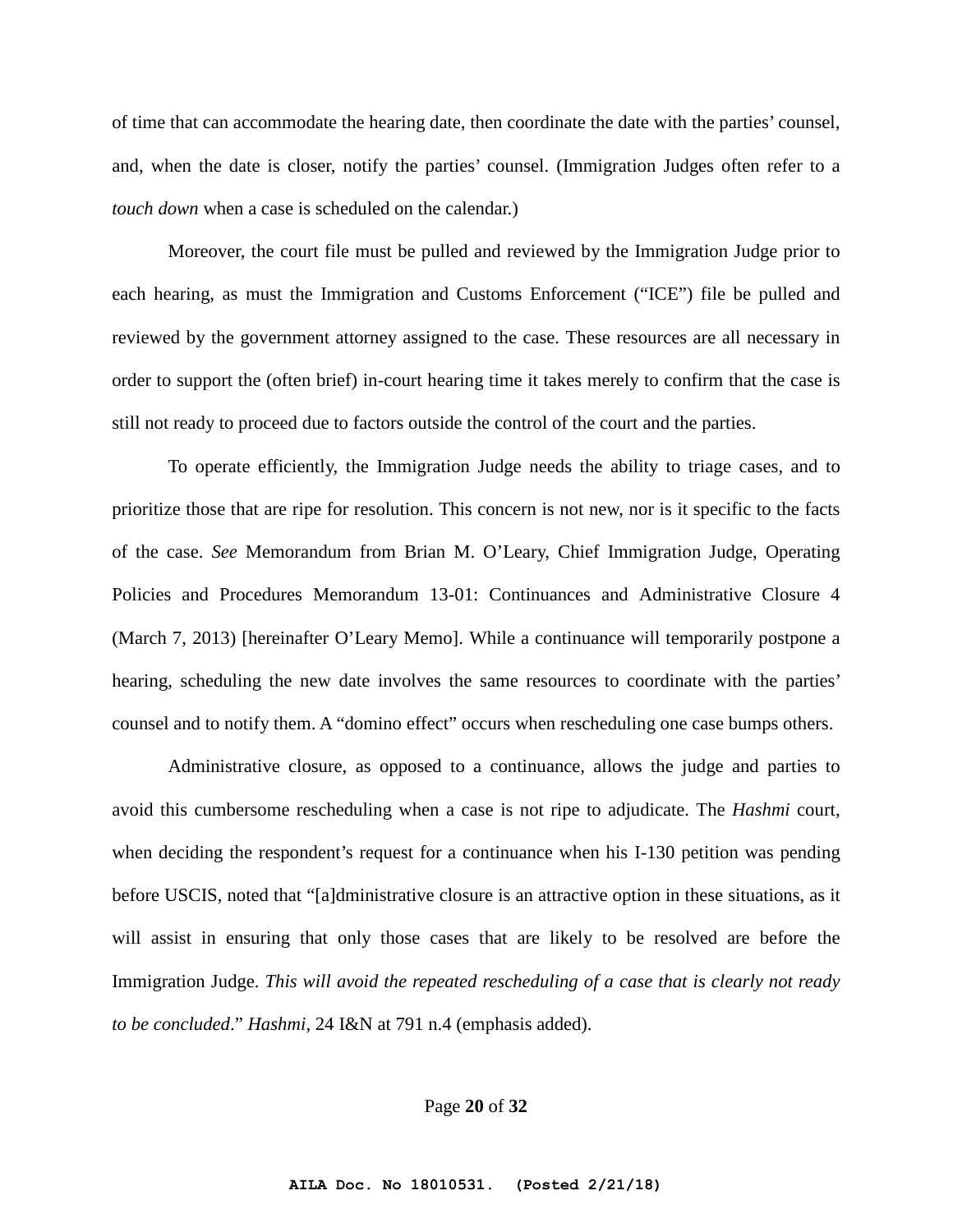### <span id="page-25-0"></span>**B. Due process considerations also weigh in favor of retaining administrative closure.**

In many instances, administrative closure is the optimal docket management tool. *See infra*, Section VI (answering the third certified question). A recent survey noted that immigration courts face a backlog of nearly 600,000 cases  $8$ —split among only 350 judges. <sup>[9](#page-25-6)</sup> Given this heavy load, judges need every tool at their disposal to effectively and fairly adjudicate cases. Withdrawing administrative closure—which gives judges the flexibility to turn their attention away from cases likely to be resolved through other means—will significantly undermine the efficiency of the immigration court and delay the resolution of the more important cases.

<span id="page-25-1"></span>While administrative expediency is a real concern for courts, efficiency must respect procedural fairness, not abridge it. "To reach a decision about whether to grant or deny a motion for a continuance based solely on case completion goals, with no regard for the circumstances of the case itself, is impermissibly arbitrary." *Hashmi v. Attorney General of the United States*, 531 F.3d 256, 261 (3d Cir. 2008). Despite the availability of a motion to reopen, ordering an alien removed when some other relief is available infringes upon rights. *Vahora*, 626 F.3d at 918; *cf. Potdar v. Mukasey*, 550 F.3d 594, 596 (7th Cir. 2008) ("Congress did not intend to entitle illegal aliens to seek an adjustment of status upon the receipt of certificates from . . . labor departments and at the same time also intend  $\lceil$  section  $1252(a)(2)(B)(ii)$  to place beyond judicial review decisions by the immigration authorities that nullif[y] the statute."). In cases such as these, the

<span id="page-25-2"></span> $\overline{a}$ 

<span id="page-25-3"></span>Page **21** of **32**

<span id="page-25-5"></span><span id="page-25-4"></span><sup>8</sup> Dana Marks, *Immigration Courts Need Independence to Work Fairly and Efficiently*, Newsday, (July 16, 2017, 4:15 pm), [https://www.newsday.com/opinion/commentary/want-to-boost-immigration](https://www.newsday.com/opinion/commentary/want-to-boost-immigration-courts-1.13801499)[courts-1.13801499](https://www.newsday.com/opinion/commentary/want-to-boost-immigration-courts-1.13801499) (last visited Feb. 16, 2018).

<span id="page-25-6"></span><sup>9</sup> U.S. Department of Justice, *Office of the Chief Immigration Judge*, <https://www.justice.gov/eoir/office-of-the-chief-immigration-judge-bios>(last visited Feb. 16, 2018).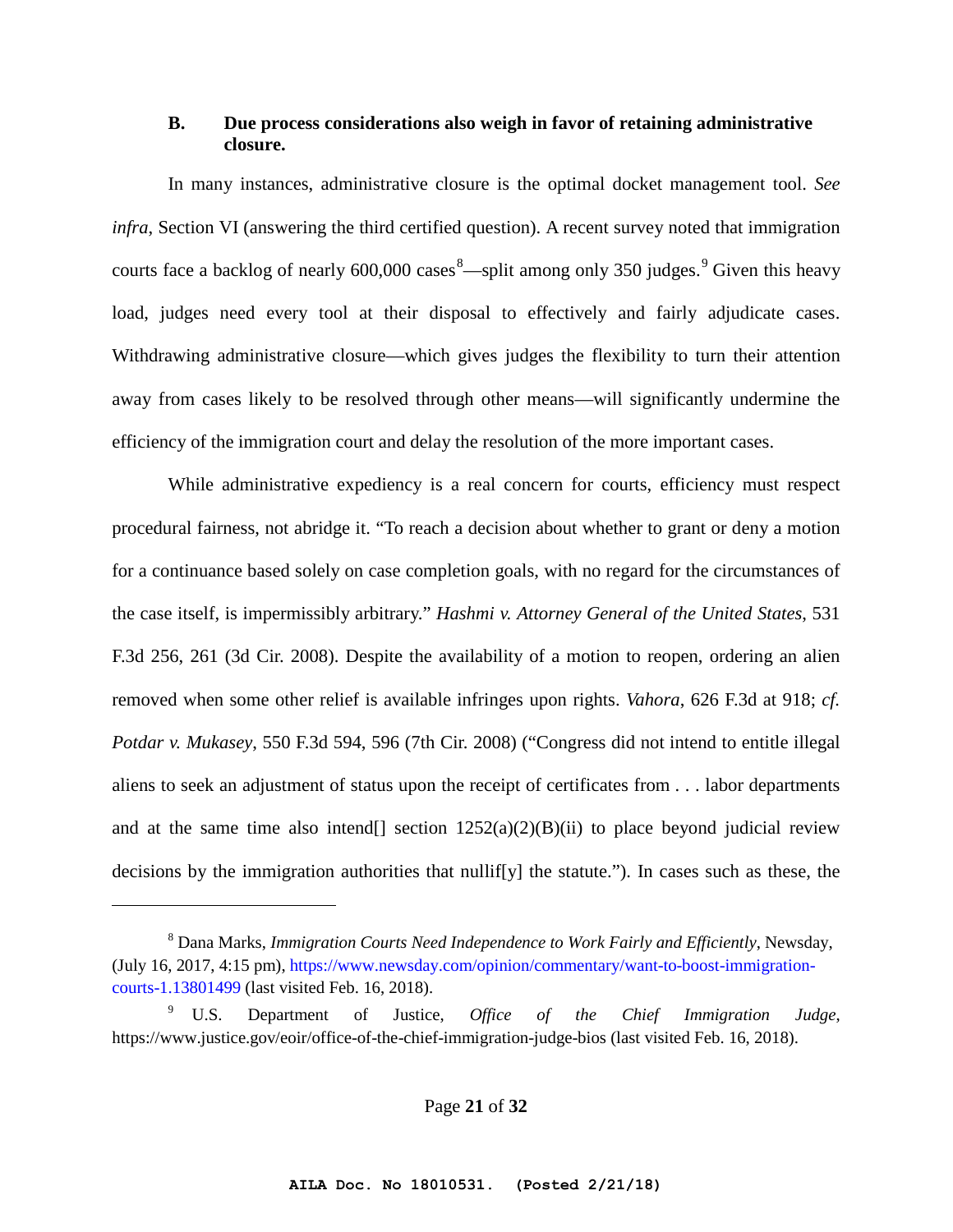<span id="page-26-2"></span>most efficient way to preserve procedural fairness—and thus to protect substantive rights—is through administrative closure. "[I]t is a reality in any court system that fundamental fairness and due process require that legal proceedings be postponed in appropriate circumstances." O'Leary Memo, 4.

### <span id="page-26-0"></span>**IV. Options such as continuances, dismissal without prejudice, and termination without prejudice, are suboptimal as compared to administrative closure.**

<span id="page-26-1"></span>As reflected in the certified question, the principle purpose of the removal regulations is to ensure the "expeditious, fair, and proper resolution" of removal proceedings. *See* 8 C.F.R. § 1003.12. Moreover, in light of its large backlog of pending immigration cases, DOJ has prioritized case completion and performance metrics with the aim of ensuring "that EOIR's mission of fairly, expeditiously, and uniformly administering the immigration laws is fulfilled." *See* Office of the Attorney General, Memorandum for the EOIR: Renewing Our Commitment to the Timely and Efficient Adjudication of Immigration Cases to Serve the National Interest (Dec. 5, 2017). *Amici*'s experience as Immigration Judges firmly persuades us that administrative closure is an essential tool in the successful advancement of EOIR's mission. More to the point, several key features of administrative closure that are absent from its procedural counterparts make it uniquely qualified to achieve judicial economy.

**Continuance**. Unlike administrative closure, continuances frequently lead to—indeed *require*—repeated but unnecessary appearances on an immigration court's Master Calendar. To be sure, there are cases in which continued appearances are necessary for expeditious adjudication. One such example is where the USCIS has asked the respondent for more information or evidence in the course of adjudicating a petition or application outside of the removal proceedings, such as a Request for Evidence ("RFE"). In that context, the respondent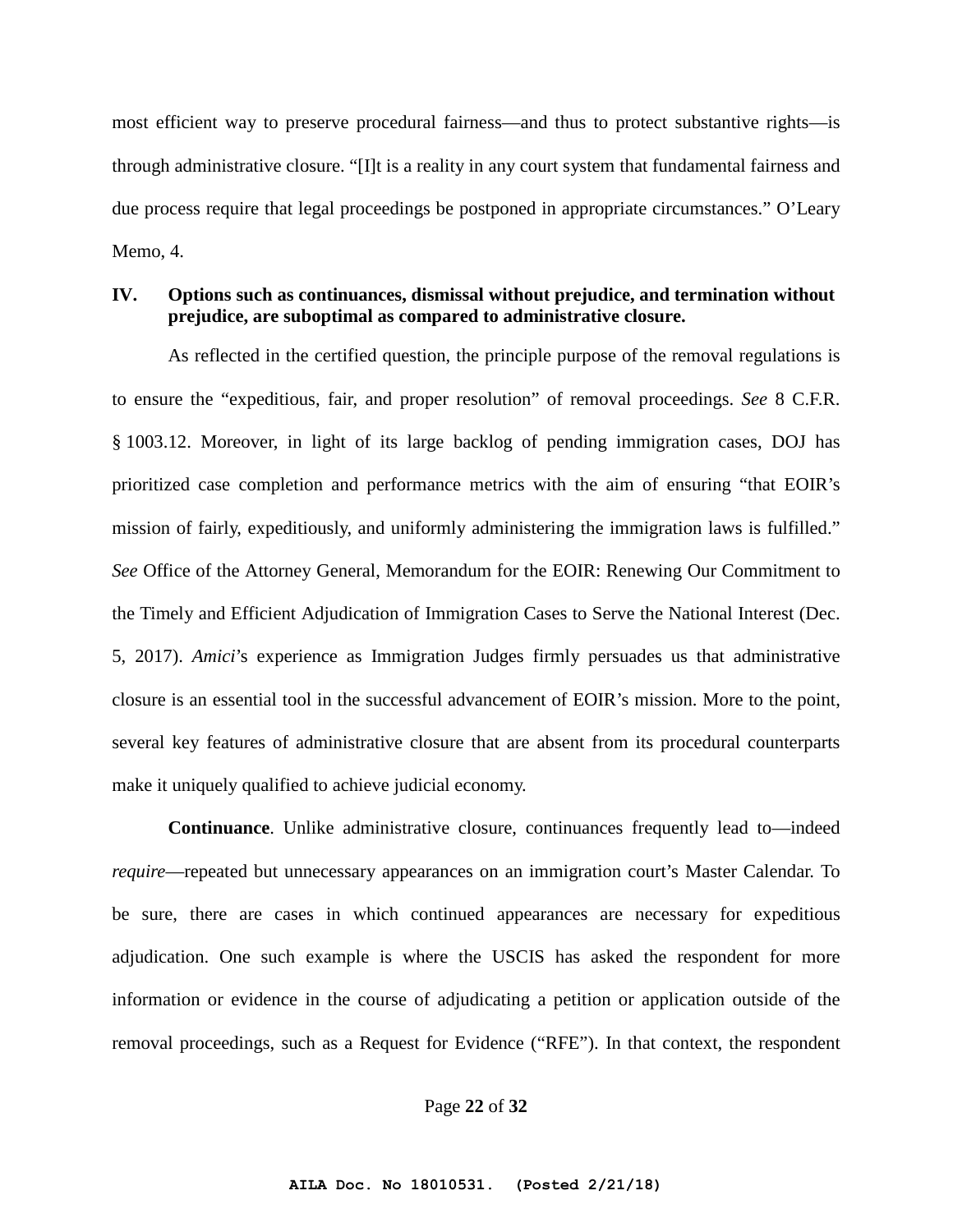must do or produce some concrete act or information in order to move his or her immigration case along, and a continuance permits the court to ensure the respondent's progress. By contrast, in cases where the outcome of an application or other pending case is entirely dependent on another agency's action, administrative closure allows the court simply to remove the case temporarily from its Master Calendar schedule until the manifestation of the action upon which completion is dependent and, crucially, avoid unnecessary and time-consuming interactions with the parties in the meantime. *See*, *e.g.*, *Avetisyan*, 25 I&N Dec. at 689–90; *cf. Matter of M-A-J-AXXX-XXX*, 274 (BIA 2015) (illustrating that parallel proceedings may be pending before state courts, USCIS, or both).

<span id="page-27-0"></span>*Amici* are keenly aware of how much effort is expended by both courts and the DHS Office of Chief Counsel each time a case is recalendared before it is ready for adjudication. *See generally Hashmi*, 24 I&N Dec. at 786–87 (illustrating an example of wasteful recalendaring that could have been avoided by administrative closure while the respondent's I-130 petition was adjudicated). Each time the case is heard, staff and judges must set, reset, notify, and coordinate with all parties' counsel. On the agency's side, each appearance on the court's calendar similarly involves staff time in pulling the file and getting it to the assistant chief counsel; the ACC must then also spend time requesting any relevant files or petition information from the Service, and finally the ACC must review the file. Exacerbating these demands is the (in our experience, high) likelihood that the ACC who reviews the file is newly assigned to the case. Even more problematic, such unnecessary hearings negatively impact other cases whose merits are more ready for adjudication. These inefficiencies can be easily avoided through the judicious use of administrative closure, which permits the court and the parties to keep cases with no current business before the court off of its Master Calendar.

Page **23** of **32**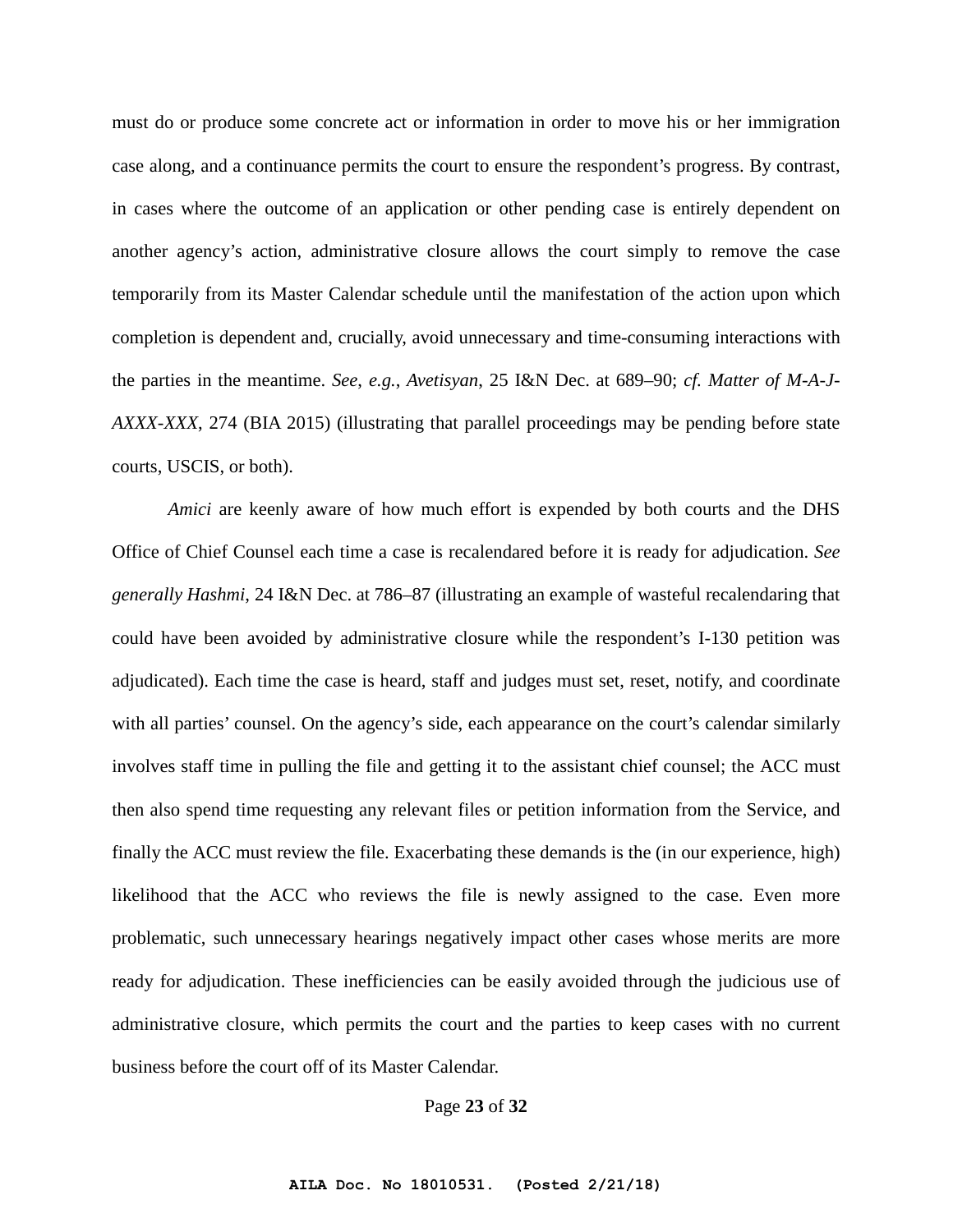<span id="page-28-0"></span>**Termination without prejudice**. Termination without prejudice under 8 C.F.R. § 1239.2(f) is also often a suboptimal mechanism relative to administrative closure. Most importantly, where an administratively closed case can be reinitiated by a mere motion to recalendar, a terminated case requires significantly more prosecutorial resources to return it to the court's docket. *See* 8 C.F.R. § 1003.23(b)(1)(i)-(ii) and (b)(3) (2017) (outlining the procedural and substantive elements of a motion to reopen). Also, per regulation, termination where a legally sufficient NTA has been issued and served is only available in instances where the respondent has a pending petition for naturalization. *See* 8 C.F.R. § 1239.2(f) (2017). Absent such circumstances, there is accordingly no other mechanism (besides dismissal or administrative closure) to fully halt removal proceedings while other valid forms of relief such as a visa application remain pending before USCIS.

Separately, it is our experience that DHS often prefers administrative closure in situations where the NTA is not facially defective but the agency simply cannot identify the recipient's current location in order to serve the NTA. Without the option of administrative closure, judges will undoubtedly be more likely to terminate proceedings based on insufficient notice, or in the alternative, issue unfounded *in absentia* orders. In the former context, ICE will be obligated to file motions to reopen proceedings—a more resource intensive process than simply filing a motion to recalendar an administratively closed case. *See* discussion, *supra*. In the latter context, the chances for remand—the most resource intensive procedural option in the immigration court context—increase exponentially. By contrast to these undesirable alternatives, administrative closure permits DHS to continue attempting to locate the alien and serve its valid NTA, and all parties can avoid the costly requirements associated with reopening, refiling, and/or remand.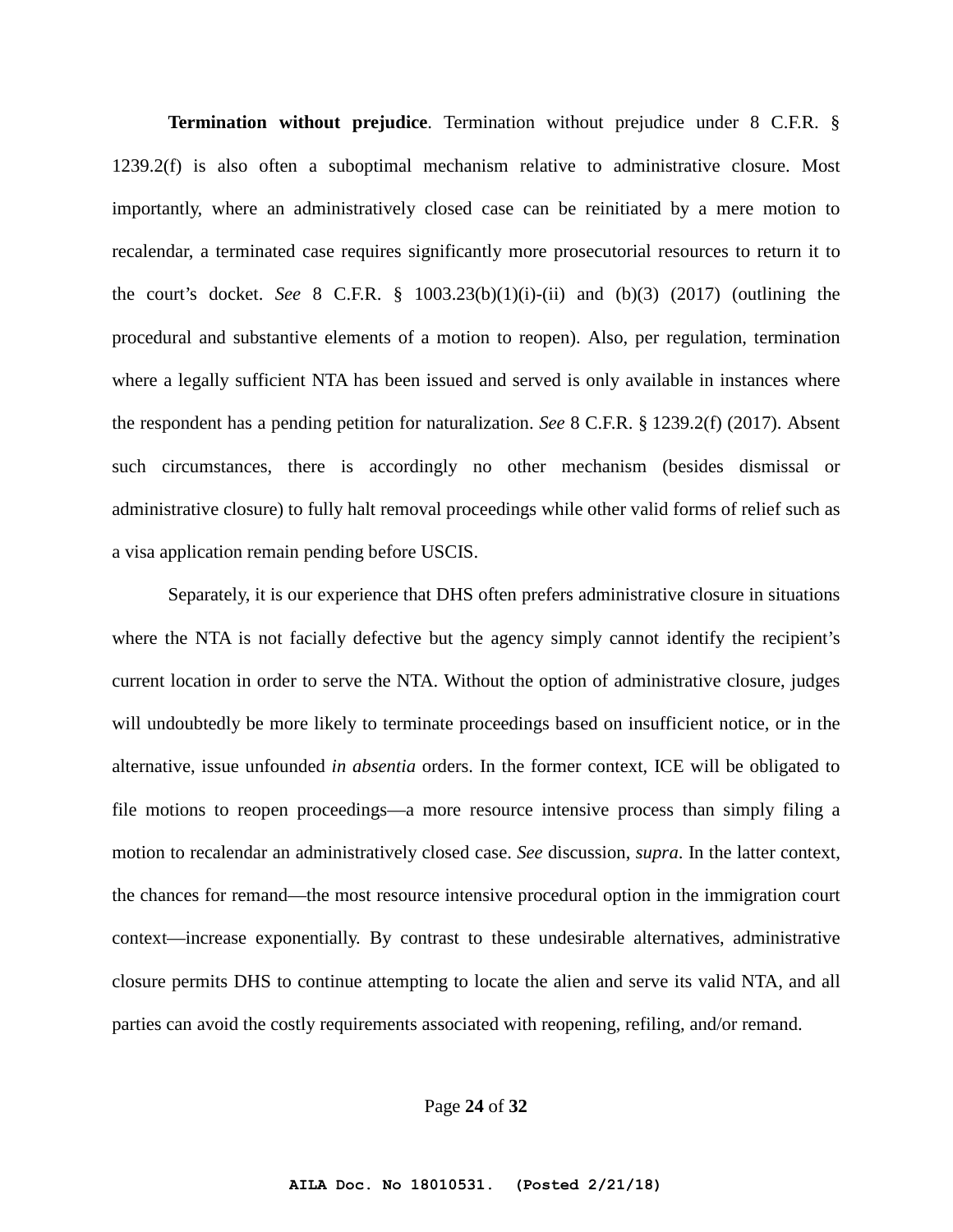<span id="page-29-1"></span>**Dismissal without prejudice**. The final alternative to an administrative closure, a dismissal without prejudice under 8 C.F.R. § 1239.2(c), is also problematic for many of the same reasons as termination—in short, it precipitates a more significant resource expense once the government seeks to reinitiate proceedings. Moreover, a dismissal may wrongly imply a defect with the NTA, as dismissal would require DHS to issue, serve, and file it anew. Separately (and perhaps even more critical with respect to judicial economy), a dismissal without prejudice must be brought by the government's attorney. The mechanism of dismissal therefore fails to provide an adequate alternative to administrative closure in cases where the Immigration Judge should, in the interests of efficiency—and in some cases due process—pause the proceedings while ICE pursues service of the NTA.

#### <span id="page-29-0"></span>**V. There is no reason to attach legal consequences to administrative closure.**

Administrative closure is not an immigration benefit—rather, it is an administrative tool. Under U.S. immigration law, eligibility for immigration benefits derives from some form of immigration status—for example, that granted by possessing a visa. When some intervening event alters that status, e.g. expiration, a criminal offense, etc., the benefits that derived from it recede, and removal proceedings may commence. Once an individual is in removal proceedings, however, the application of a case management mechanism such as a continuance or administrative closure does not—and in any event should not—implicate the individual's substantive eligibility for an immigration status (or other benefit) otherwise available under the law. Of course, assuming a properly grounded and validly served NTA, it would be improper to use administrative closure to thwart an otherwise authorized removal ready for adjudication. That is why the standards set forth in *Avetisyan* and *W-Y-U-* limit the purposes for which an administrative closure is appropriate and allow for review of such decisions. However, to suggest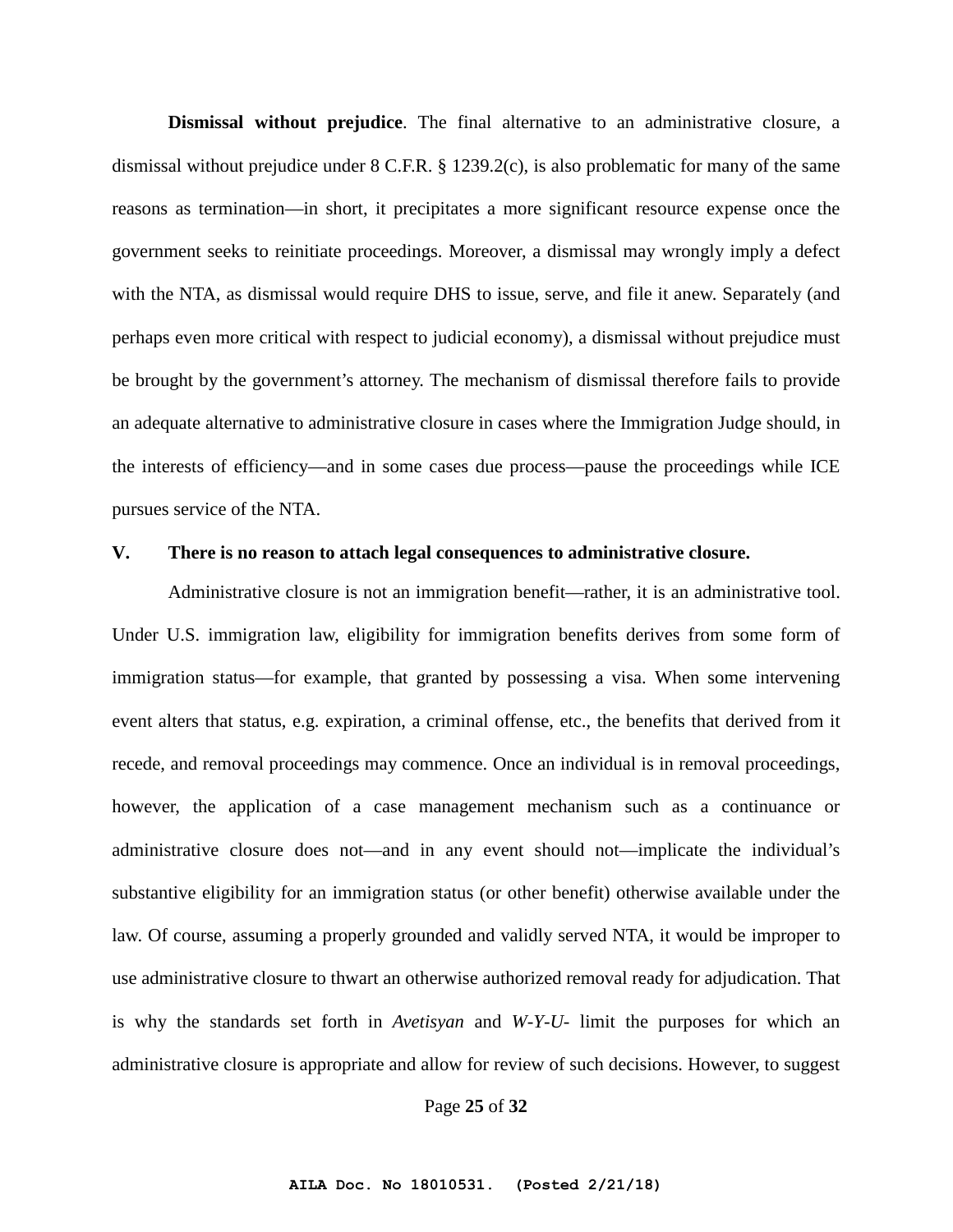that administrative closure in and of itself confers some benefit on the respondent such that their eligibility for other benefits should be negatively (or, for that matter, positively) impacted misunderstands the fundamentally procedural nature of administrative closure.

As described above, Immigration Judges have the power under binding regulations to grant administrative closure, and the Attorney General accordingly lacks the authority to alter this power without proper notice-and-comment rulemaking. Therefore, in response to the last certified question, even if DOJ chooses to promulgate new regulations restricting the use of administrative closure, the Attorney General cannot take action on cases that are already administratively closed.

Respectfully submitted,

 /s/Andrew Schwerin Andrew Schwerin Akin Gump Strauss Hauer & Feld LLP Two Commerce Square, Suite 4100 2001 Market Street Philadelphia, PA 19103 Tel: (215) 965-1338 Fax: (215) 965-1210 Email: [aschwerin@akingump.com](mailto:aschwerin@akingump.com)

Steven H. Schulman Martine Cicconi Mallory Jones Chris Chamberlain Akin Gump Strauss Hauer & Feld LLP Robert Strauss Building 1333 New Hampshire Ave, N.W. Washington, DC 20036 Tel: (202) 887-4000 Fax: (202) 887-4288

Page **26** of **32**